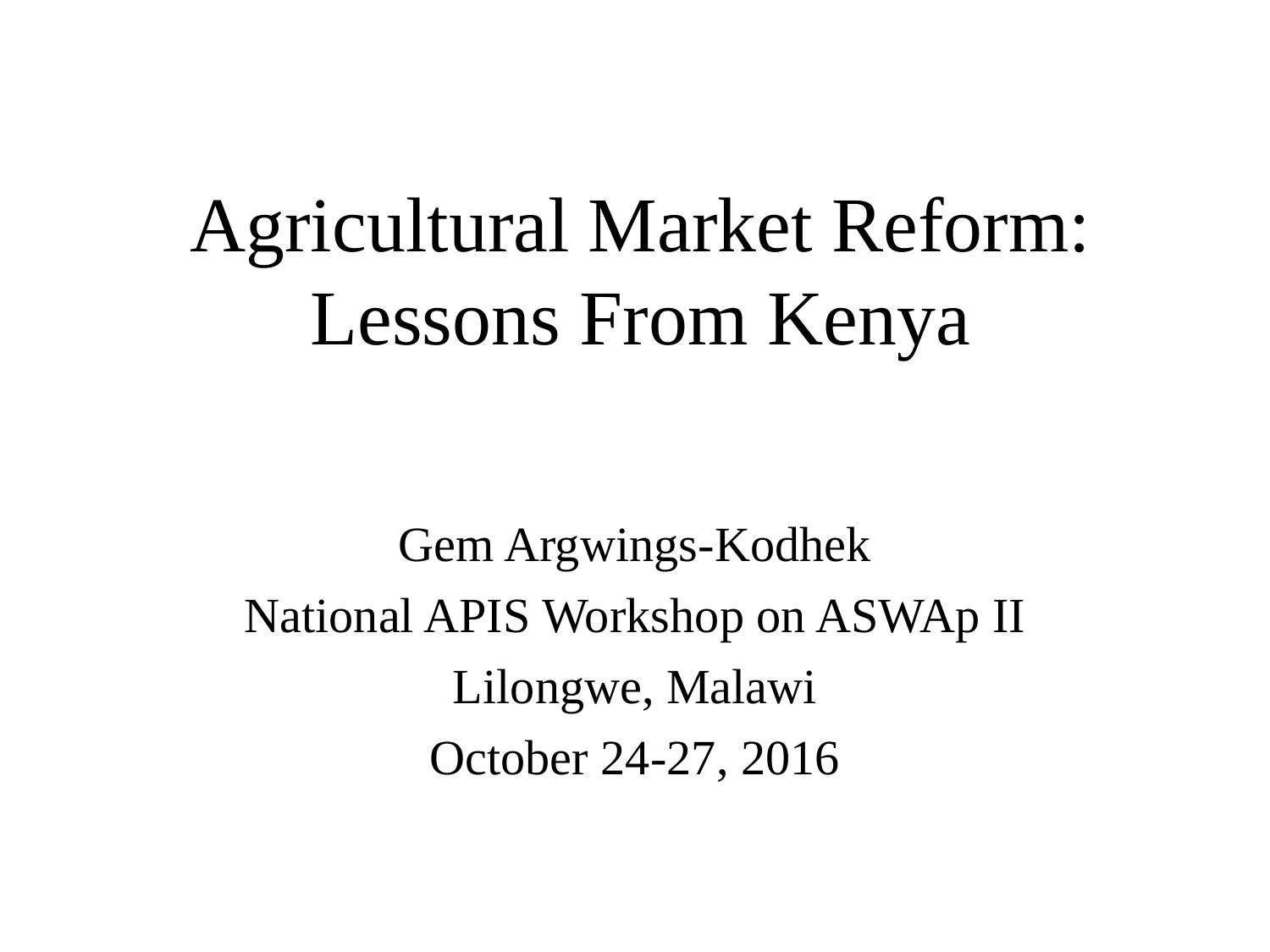# **Objectives**

- Present the theory behind the efforts to improve the operation of agricultural markets in Africa
- To illustrate and apply institutional analysis with examples from pyrethrum, coffee, sugar, and maize in Kenya
- To suggest lessons for Malawi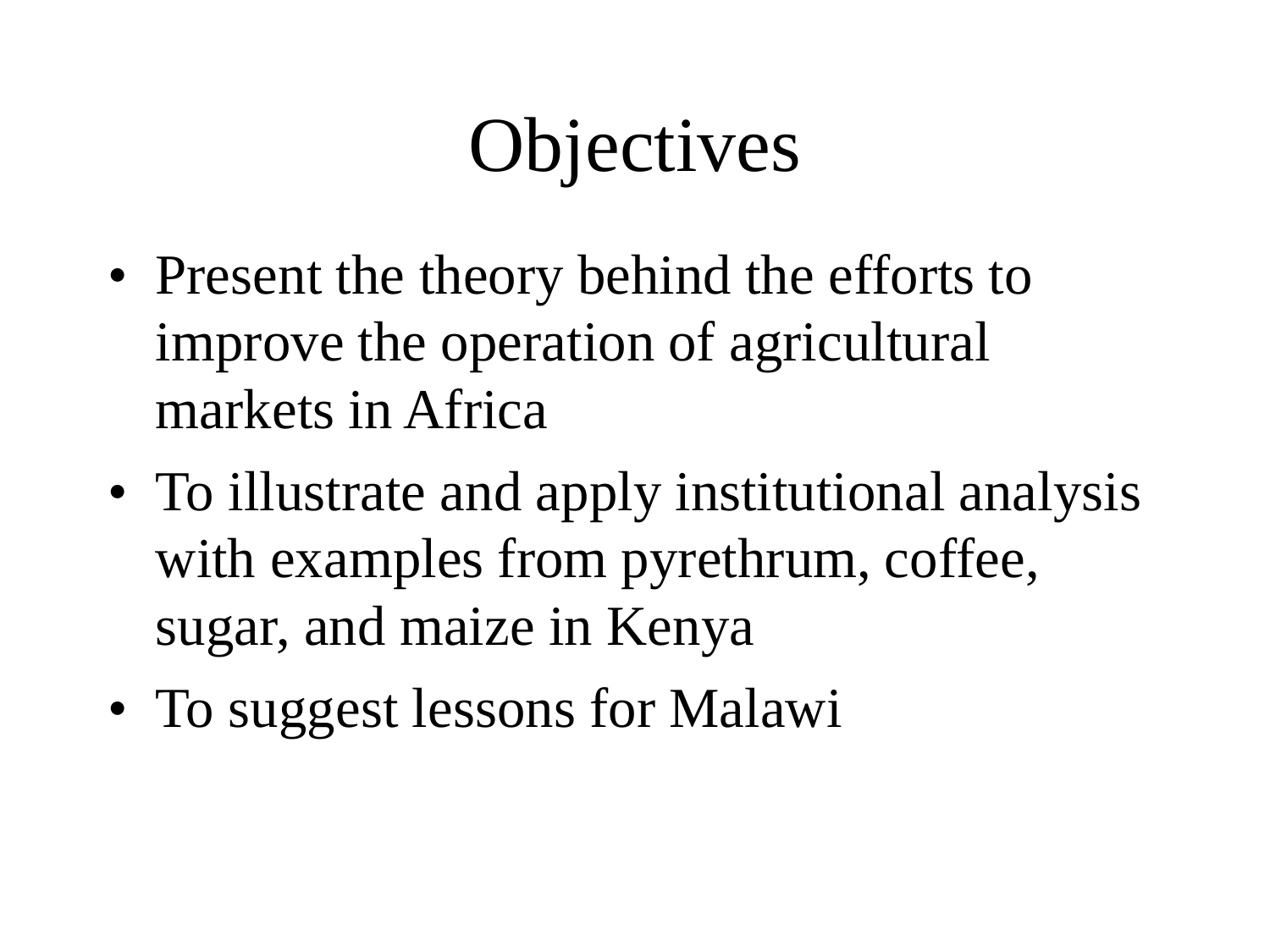## *Example: A food/commodity marketing system*

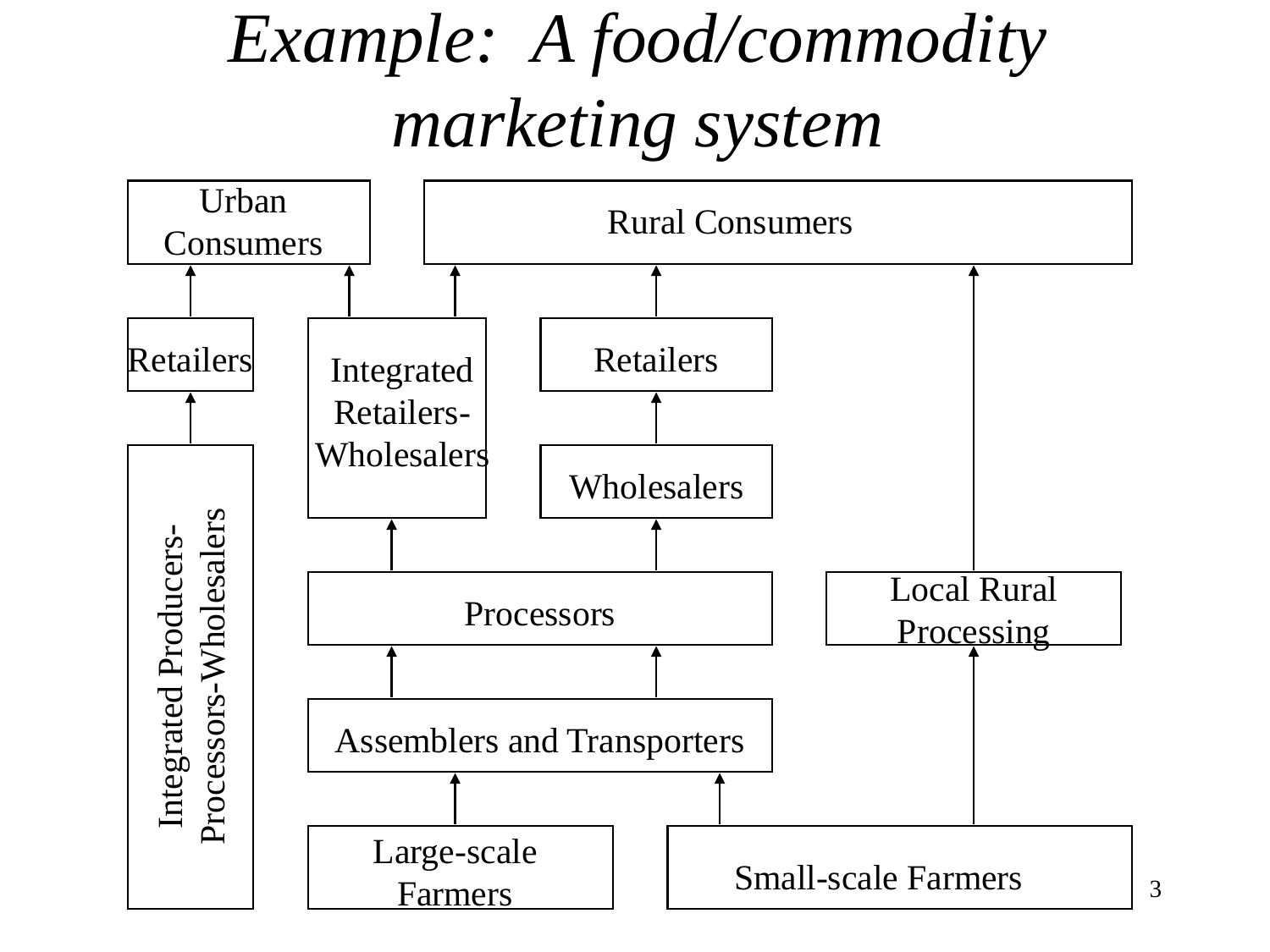# Ag Econ 101

- "Price discovery" vs. "price determination"
- "Pricing efficiency" in agricultural markets with respect to:
	- Time
	- Place
	- Form
- $\bullet$  "Risk"
	- Whenever you have a storable commodity whose price is subject to change
	- Risk cannot be eliminated, only redistributed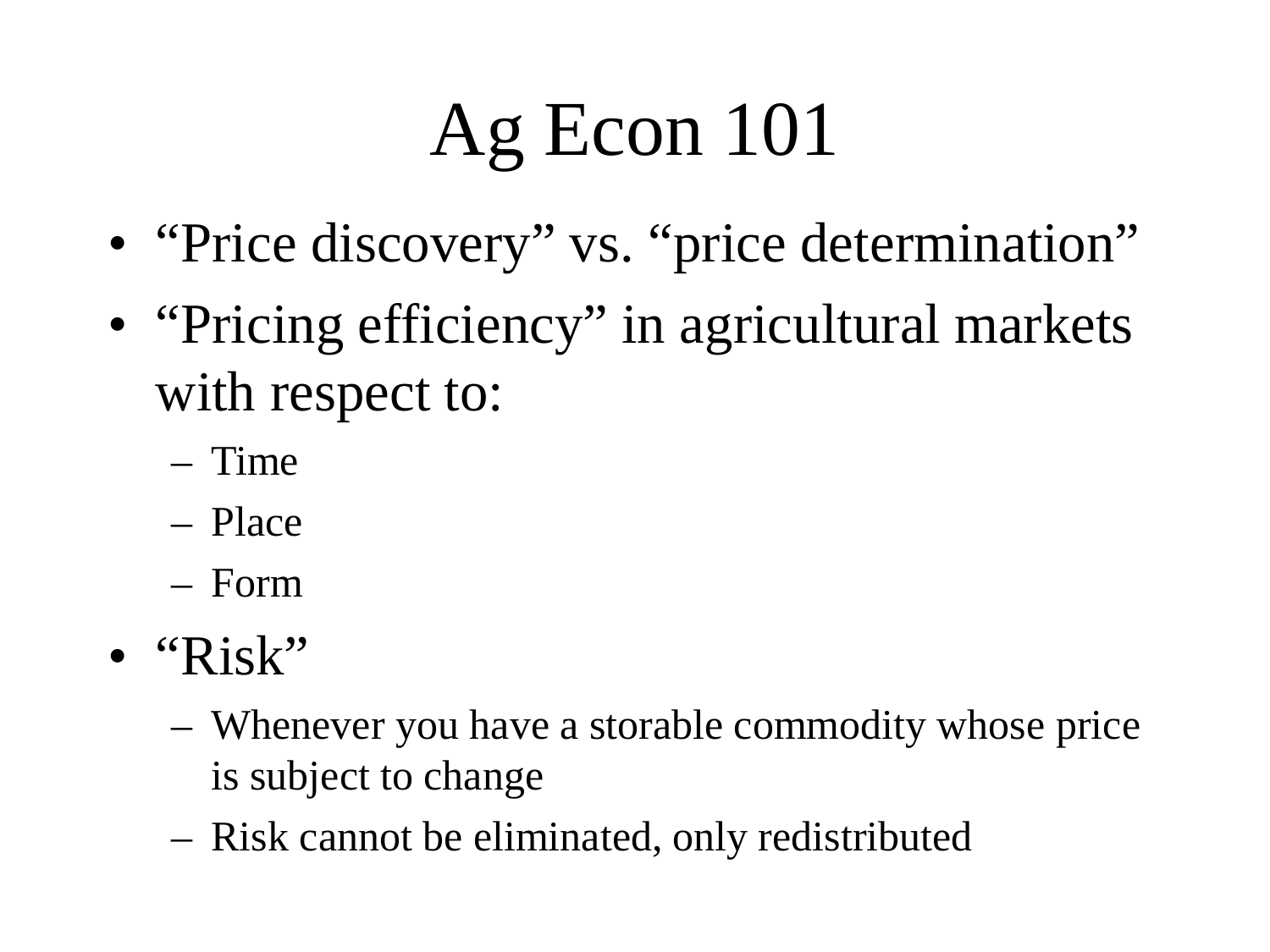# "Price discovery" vs. "price determination"

- **Price determination:** 
	- *Economic forces of supply and demand . . .*
		- Weather, exchange rates
	- and *government pricing policies . . .*
		- Maize price floor, import or export ban, tariff, licenses
	- *influence prices under various market structures*
		- Competition, oligopoly, monopoly

#### • **Price discovery:**

– The process by which *buyers and sellers arrive at specific*  prices and other terms of exchange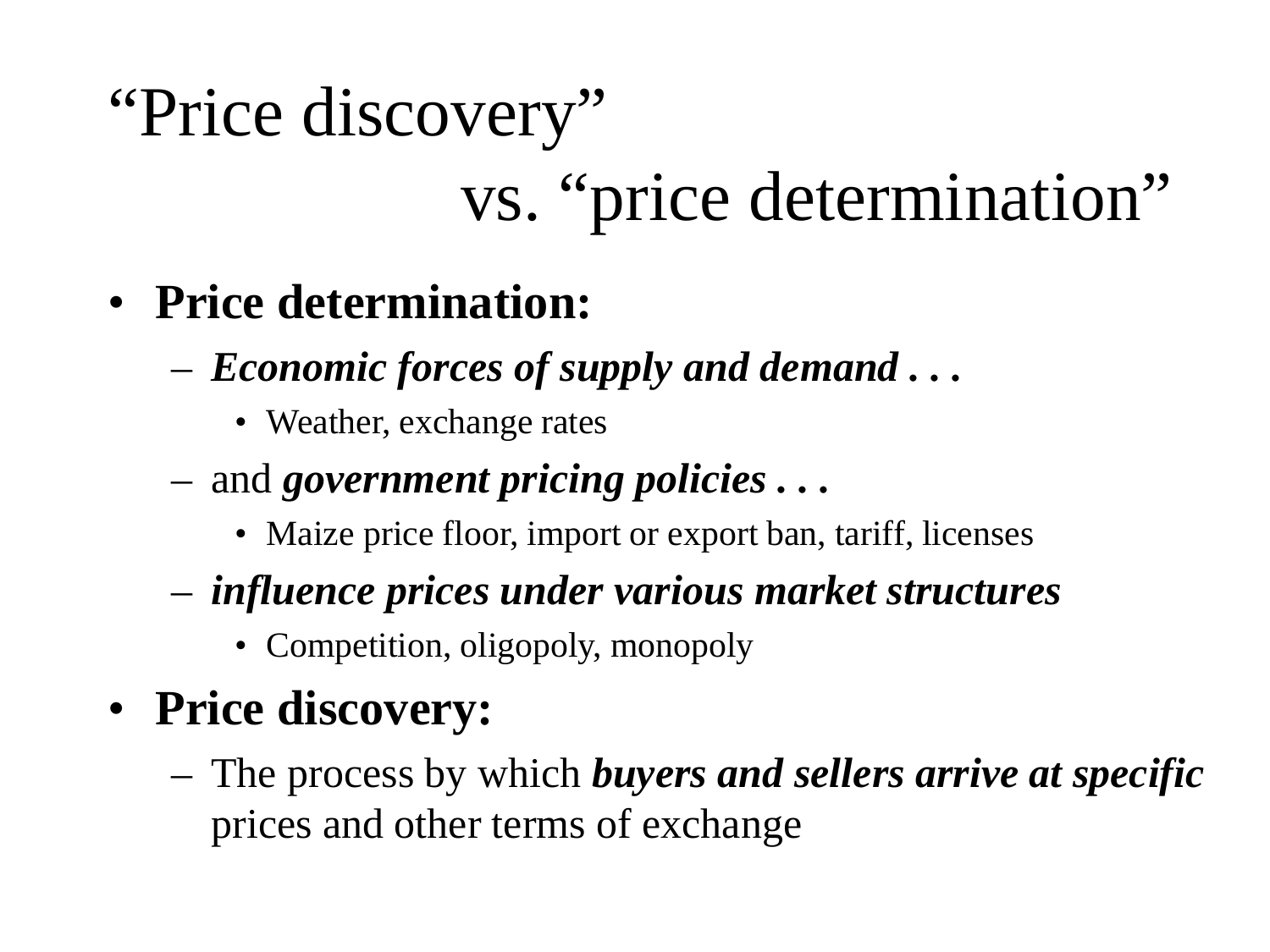### Price discovery institutions

- Not possible to discuss price discovery without reference to institutions:
	- Price discovery occurs in an institutional context.
	- Price discovery is a **costly** process,
	- Which is often characterized by **asymmetric information**,
	- And by **collective action problems**.
	- Price discovery involves **three dimensions**: Time, place, and form.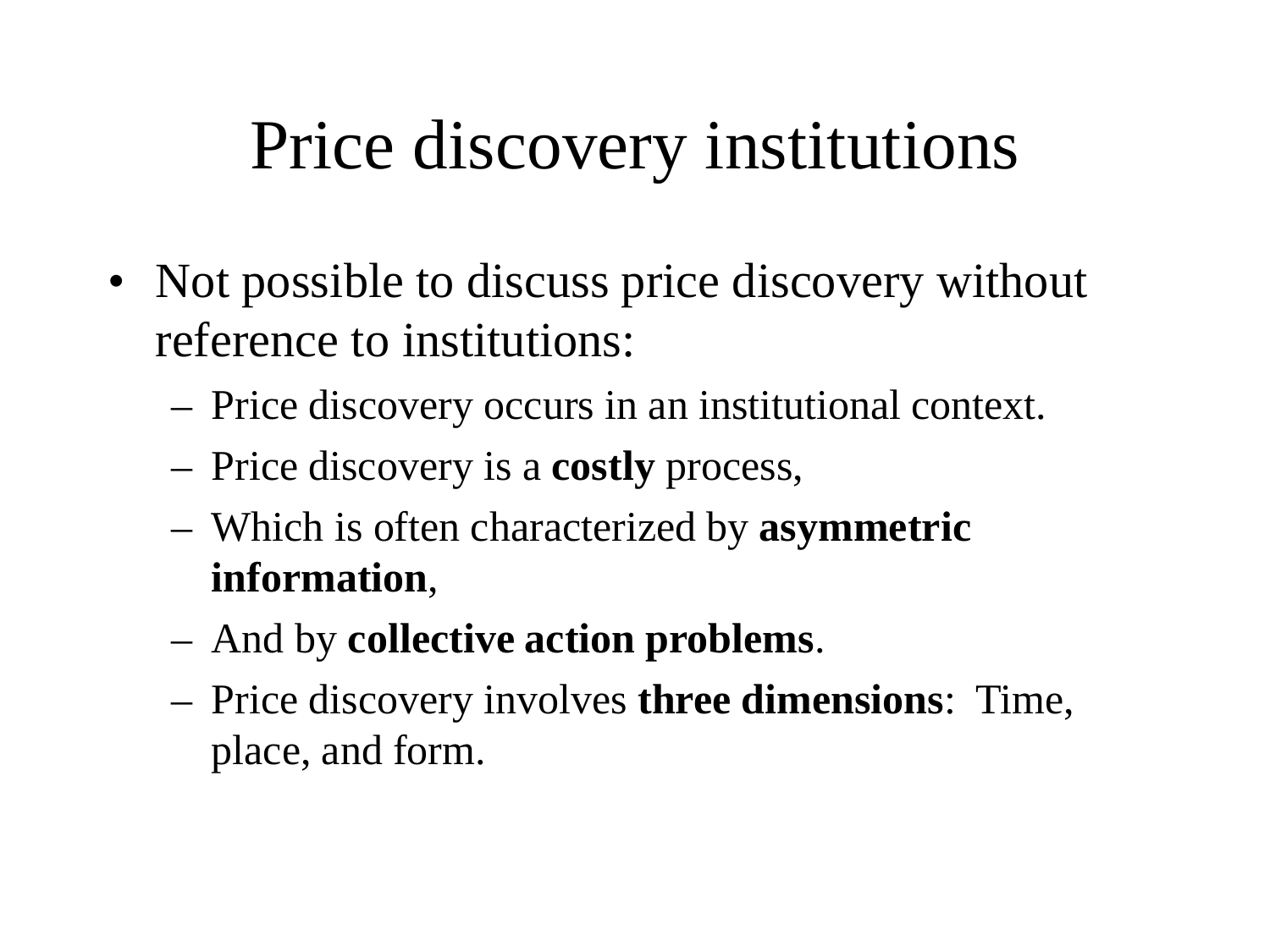## Price discovery institutions in agriculture

|                 | <b>Individual</b><br><b>Negotiations</b>                                                                                   | Group<br><b>Bargaining</b>                                                                                                      | <b>Spot</b><br><b>Auctions</b>                                                                                   | <b>Commodity</b><br><b>Futures</b>                                                                                                                       | Formula<br>Pricing                                                                                                                            | <b>Administered</b><br><b>Prices</b>                                                                                  |
|-----------------|----------------------------------------------------------------------------------------------------------------------------|---------------------------------------------------------------------------------------------------------------------------------|------------------------------------------------------------------------------------------------------------------|----------------------------------------------------------------------------------------------------------------------------------------------------------|-----------------------------------------------------------------------------------------------------------------------------------------------|-----------------------------------------------------------------------------------------------------------------------|
| Characteristics | <b>Decentralized</b><br>negotiations<br>between<br>buyers and<br>sellers                                                   | Groups,<br>associations,<br>or cooper-<br>atives that<br>negotiate<br>on behalf of<br>farmers,<br>processors, or<br>wholesalers | Competitive<br>bidding in<br>centralized<br>markets<br>based on<br>physical<br>inspection<br>of com-<br>modities | <b>Organized</b><br>exchanges for<br>storable<br>commodities<br>based on<br>standardized<br>contracts with<br>respect to<br>grade, time,<br>and location | <b>Prices based</b><br>on benchmark<br>prices either<br>in central<br>markets, or<br>according to,<br>say, butterfat<br>or protein<br>content | <b>Prices</b><br>established<br>and<br>controlled<br>by govern-<br>ments,<br>usually for<br>political<br>reasons      |
| Examples        | <b>Maize</b><br>marketing<br>in Kenya<br><b>Most food</b><br>items in<br><b>Most places</b><br>Eggs, tomatoes<br>in Malawi | Kenyan<br>sugar<br>Kenya<br>Cooperative<br><b>Creameries</b><br><b>Contract</b><br>barley and<br>tobacco                        | <b>Coffee and</b><br>tea auctions<br>in Kenya<br>livestock<br>market<br><b>Malawi</b><br><b>Tobacco</b>          | Grain<br>marketing<br>in South<br><b>Africa</b><br>Chicago<br>Malawi                                                                                     | <b>Fertilizer</b><br>pricing in<br><b>Kenya before</b><br>1991<br><b>Milk pricing</b><br>in the U.K.<br>and the<br><b>Netherlands</b>         | <b>Maize</b><br>in Kenya<br>before Decem-<br>ber 1993<br><b>ADMARC</b><br>maize<br><b>European</b><br><b>CAPolicy</b> |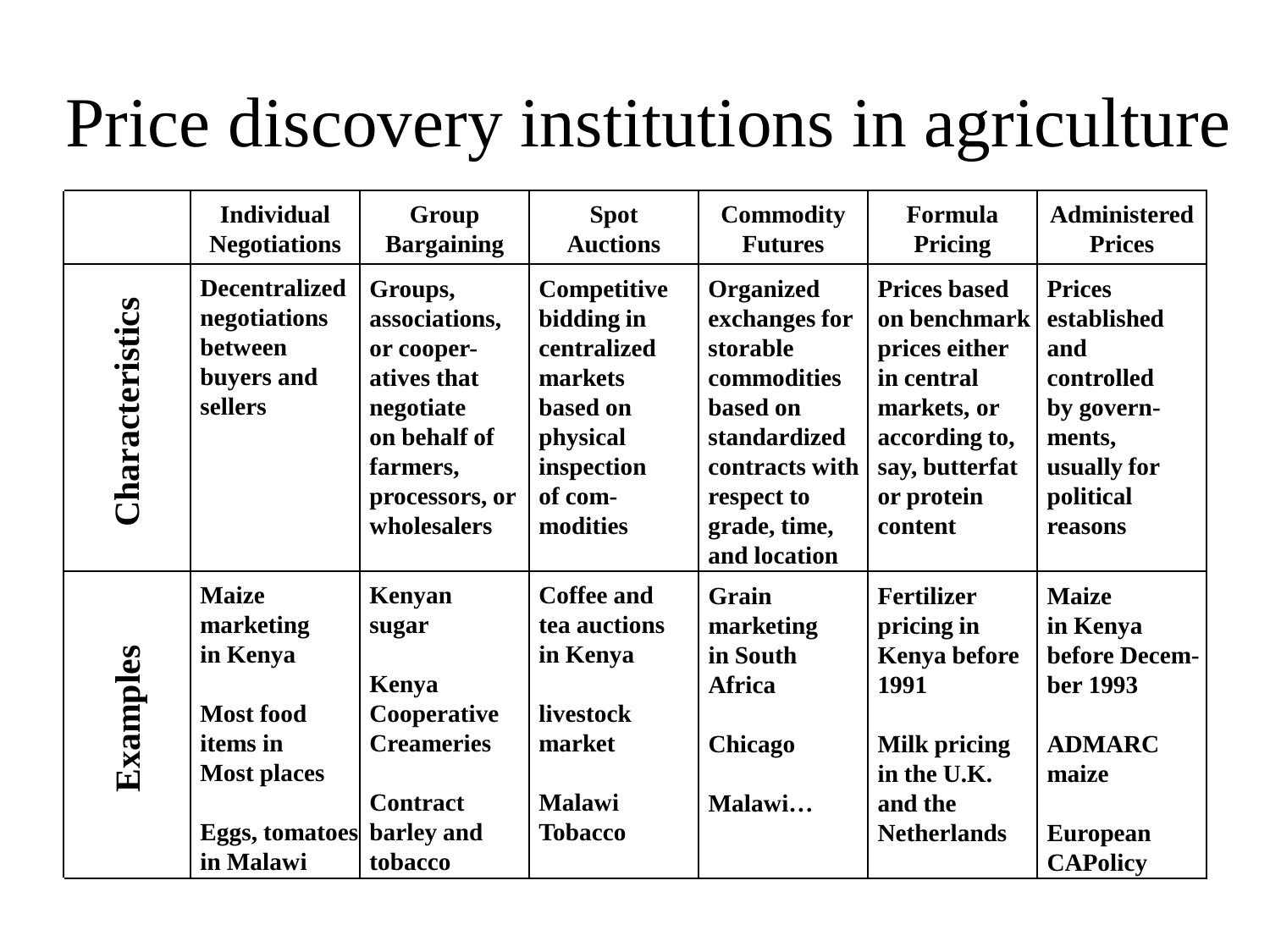## "Pricing efficiency" in agriculture

- *Market clearing prices without excess rents or penalties*
- With respect to **time** (if a storable commodity):
	- How is the **market for storage** functioning?
	- Inter seasonal prices rise in relation to the cost of storage
	- Structure/silo/store, interest, deterioration, 6, 4 and 2 legged pests
- With respect to **place**:
	- How is the **market for transportation** functioning?
	- Do prices reflect the cost of transportation?
- With respect to **form**:
	- How is the **grading system** and the **market for processing**  functioning?
	- Do prices reflect quality, packaging, handling and processing costs?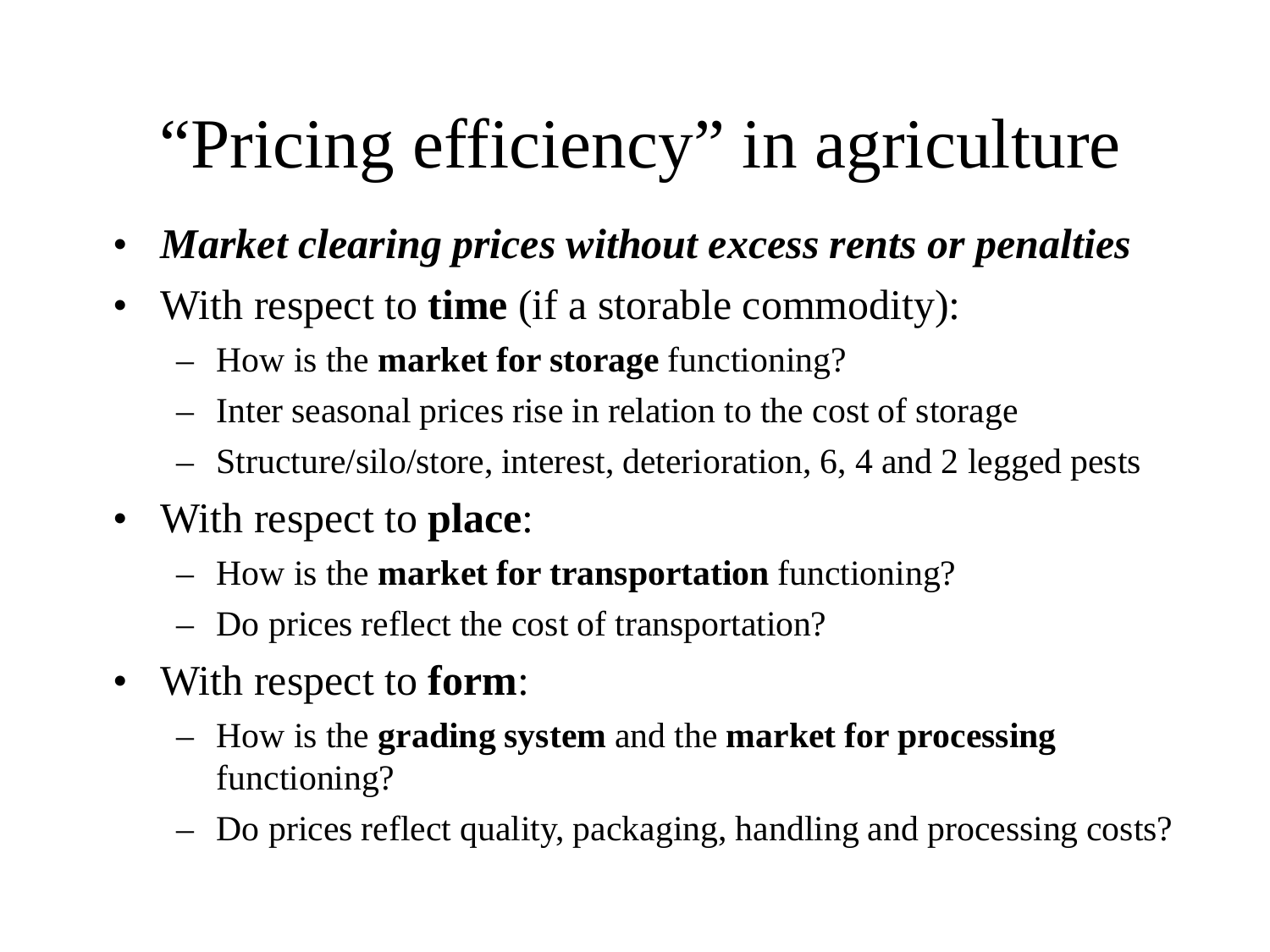# Institutional Analysis of an Agricultural Market

• Attempts to explain market outcomes by paying particular attention to institutions

– Why? How come? What if? Who?

- Institutions are the « rules of the game » which *prohibit, permit or require* certain actions
- Analyze institutions involved in marketing systems
- Understand both the substance and process of institutional change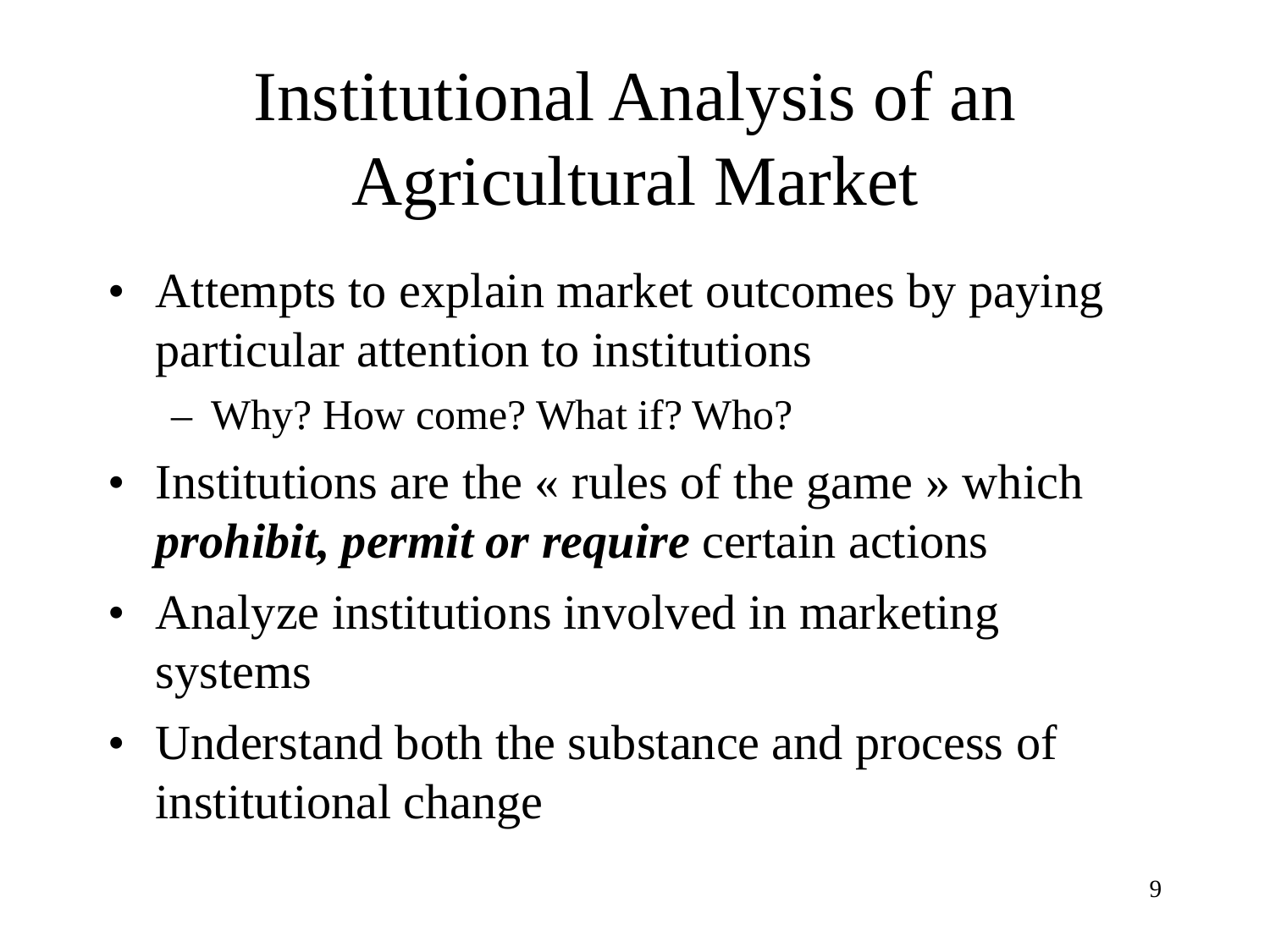*Institutional Analysis and Design (IAD) Framework*

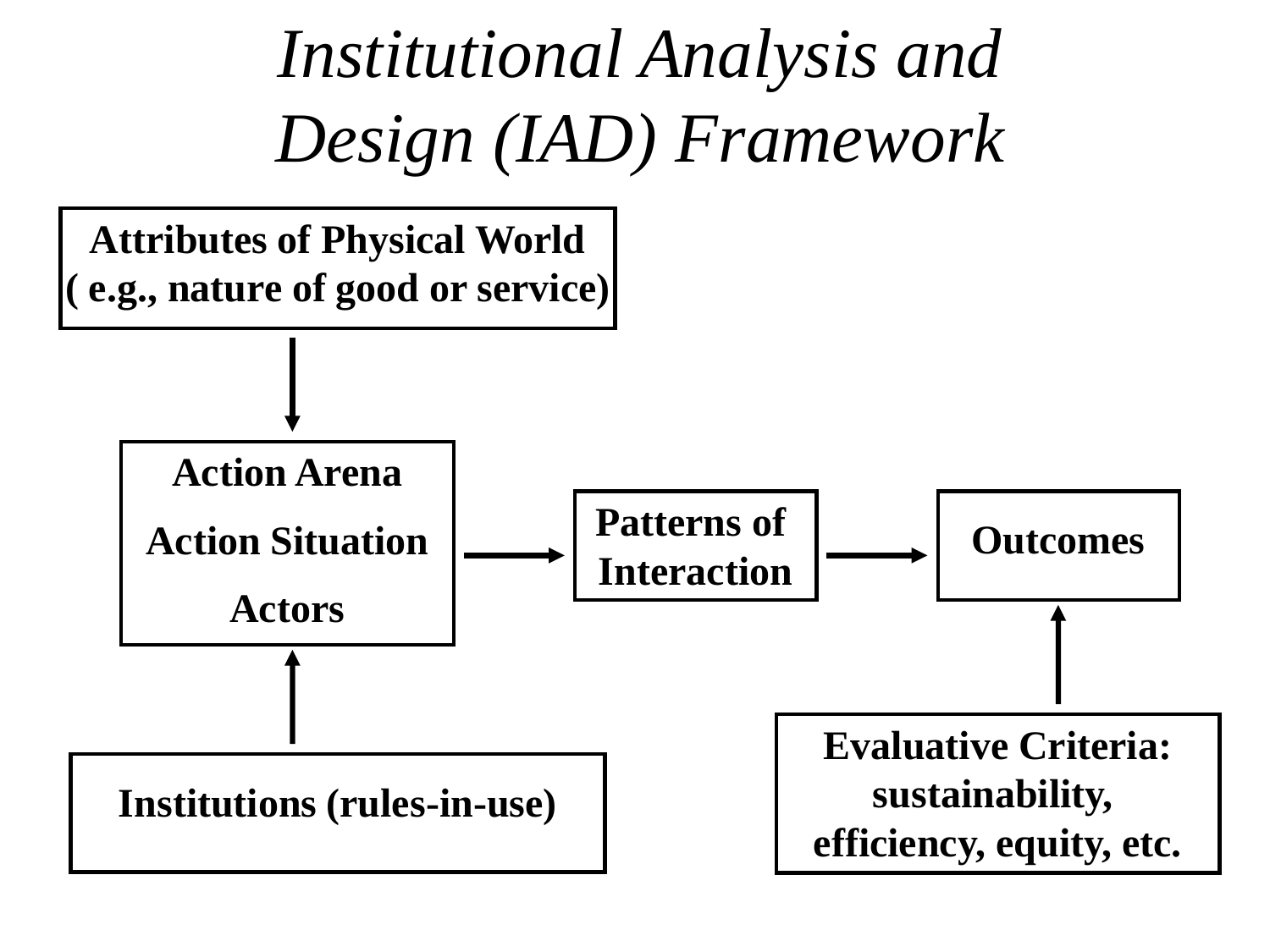## A Series of Steps

- 1. Scope (or boundaries)
- 2. Action arena and actors
- 3. Attributes of the physical world
- 4. Institutions (rules in use)
- 5. Patterns of interaction and outcomes
- 6. Evaluating performance
- 7. Recommending changes in the rules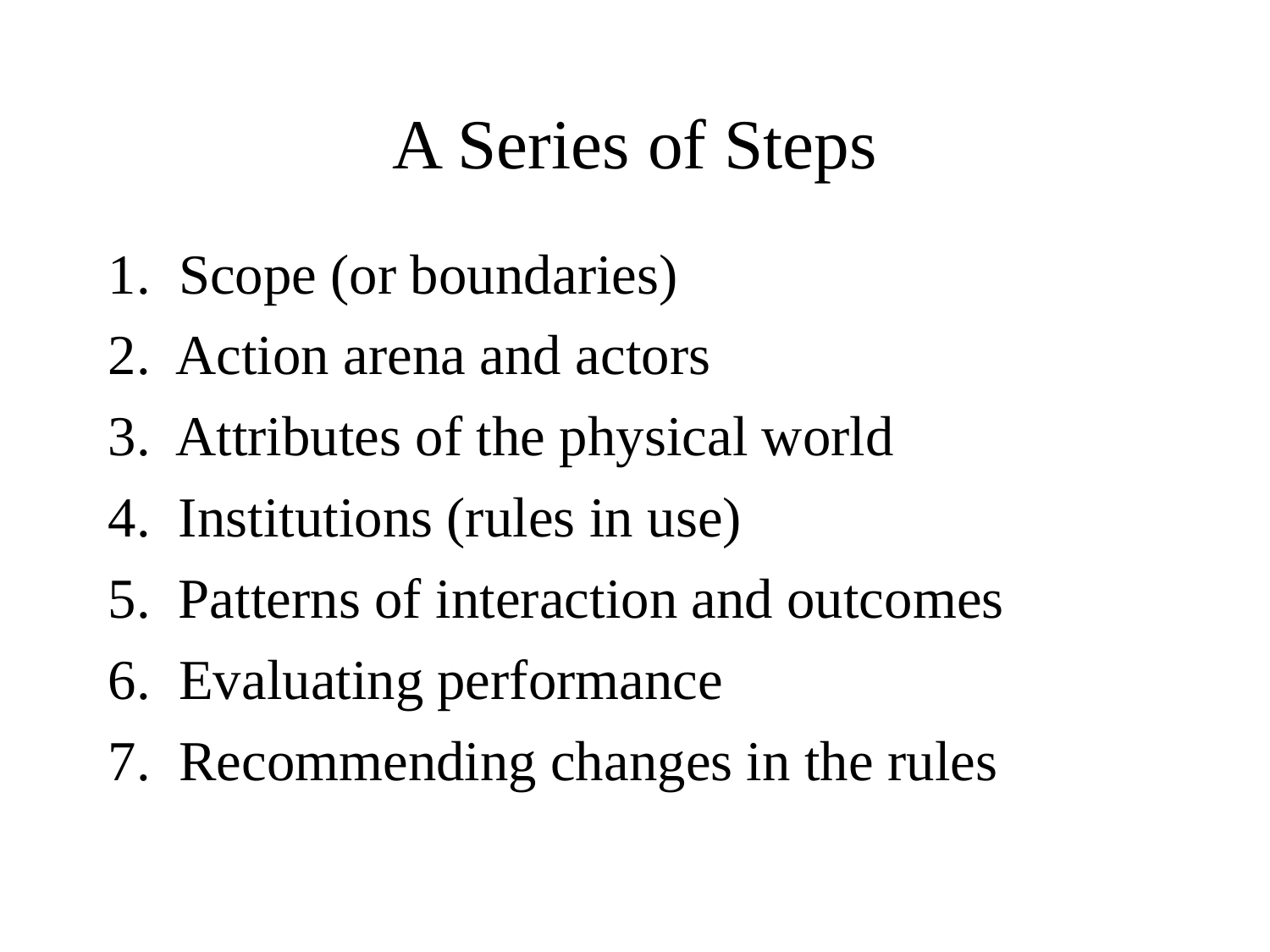# 1. *Scope (or Boundaries)*

- A pragmatic choice that depends on the particular institutional issue(s) in which one is interested
- Examples:
	- **National economy**: The impact of the degree of independence of the central bank from the Ministry of Finance on macroeconomic policy and performance.
	- **A sector**: The impact of 40 parastatals on prices received by farmers.
	- **A subsector**:
		- Coffee, sugar, fisheries, fertilizer, research, extension
		- Tourism, oil and gas
	- **An organization**:
		- Ministry of Agriculture, National Food Agency, Extension
		- A water-users association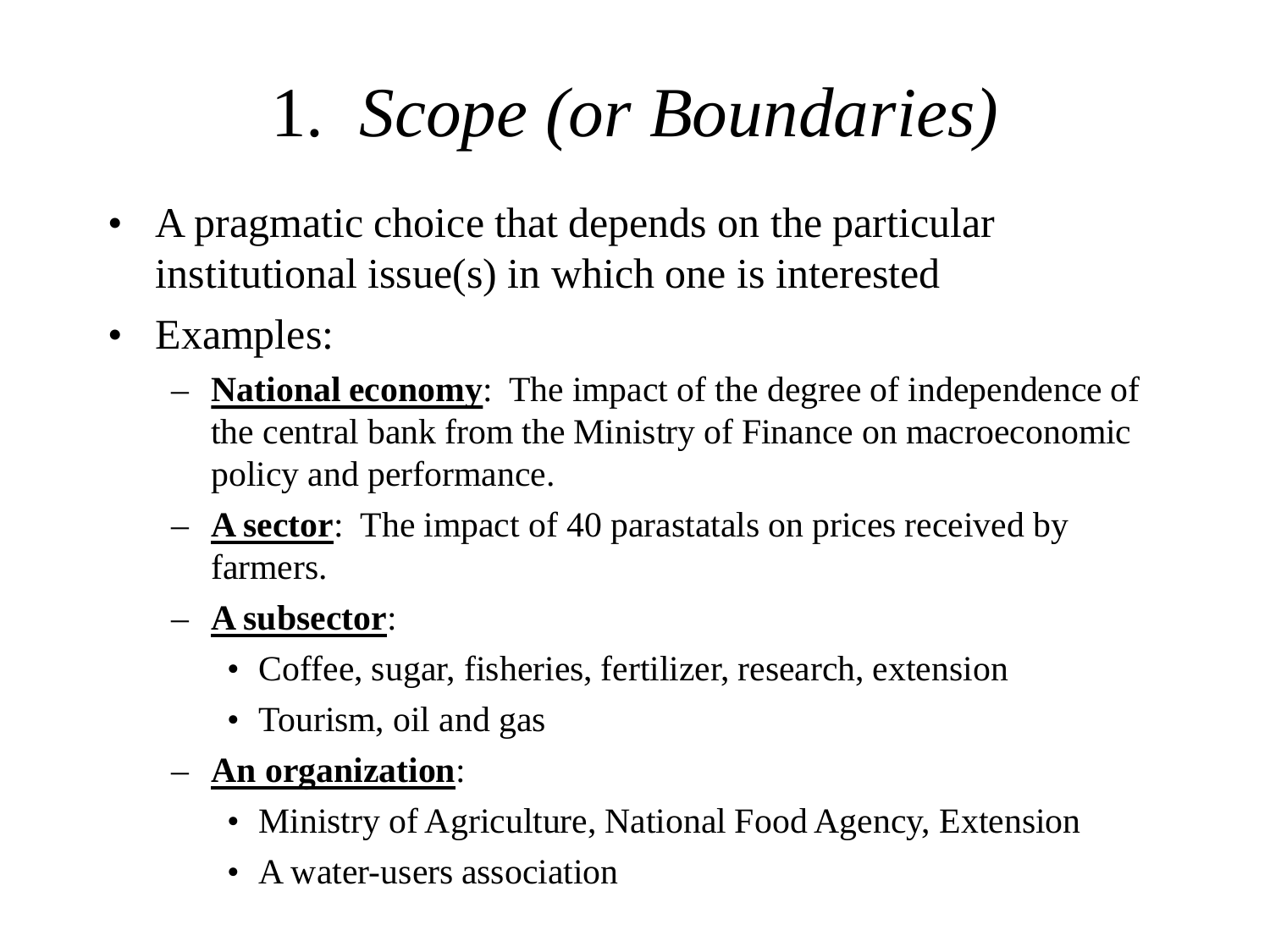## Why a "subsector"?

- Because the nature of the good or service affects the organizational characteristics and system outcomes
- Focuses on *one good or service* 
	- (an input or an output)
- Looks at the system *vertically*
	- (rather than horizontally)
- *From the point of production . . .*
	- (by an input supplier or a farmer)
- *to consumption* 
	- (by a farmer or a consumer)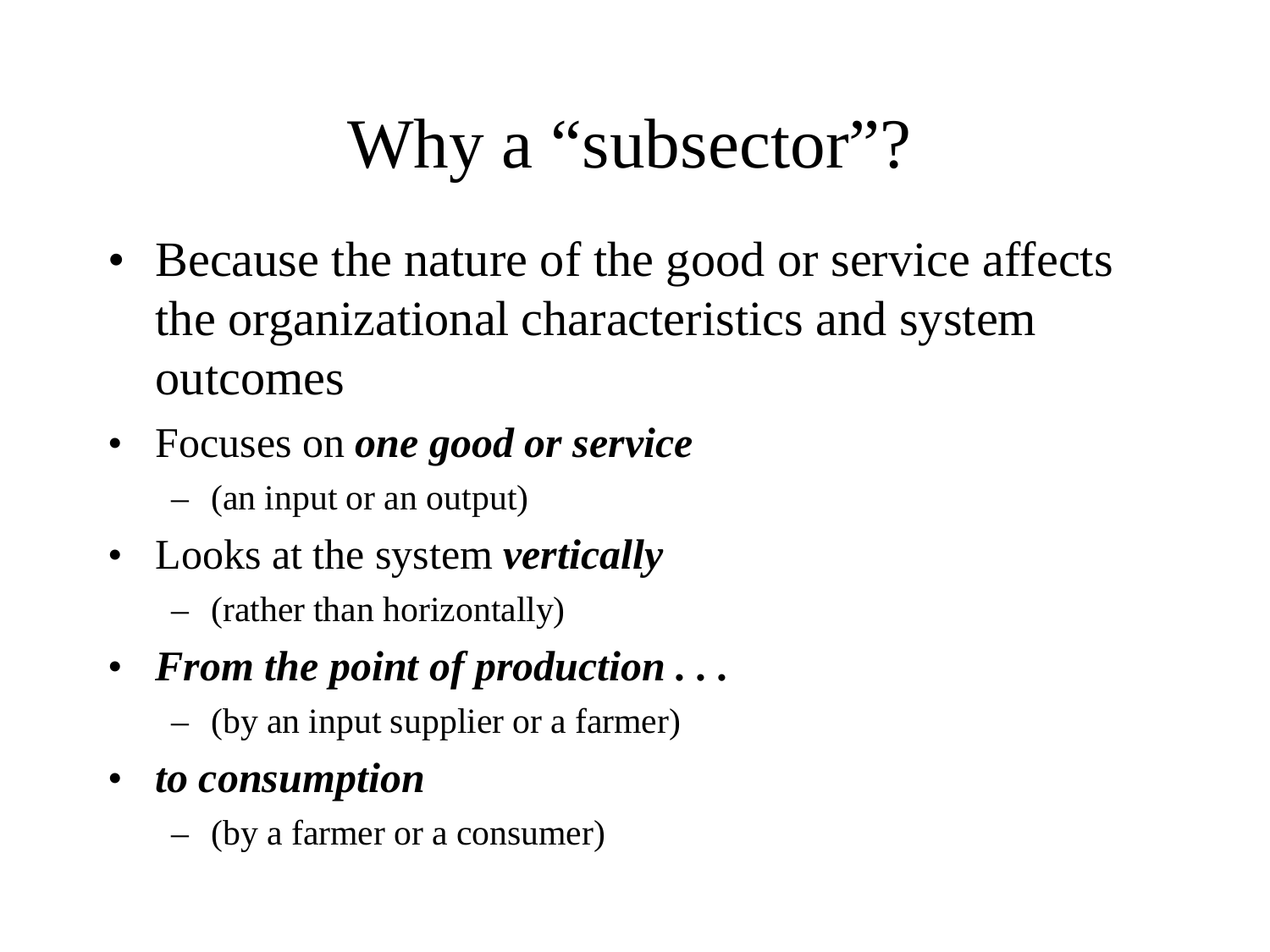#### *2. Action Arena*

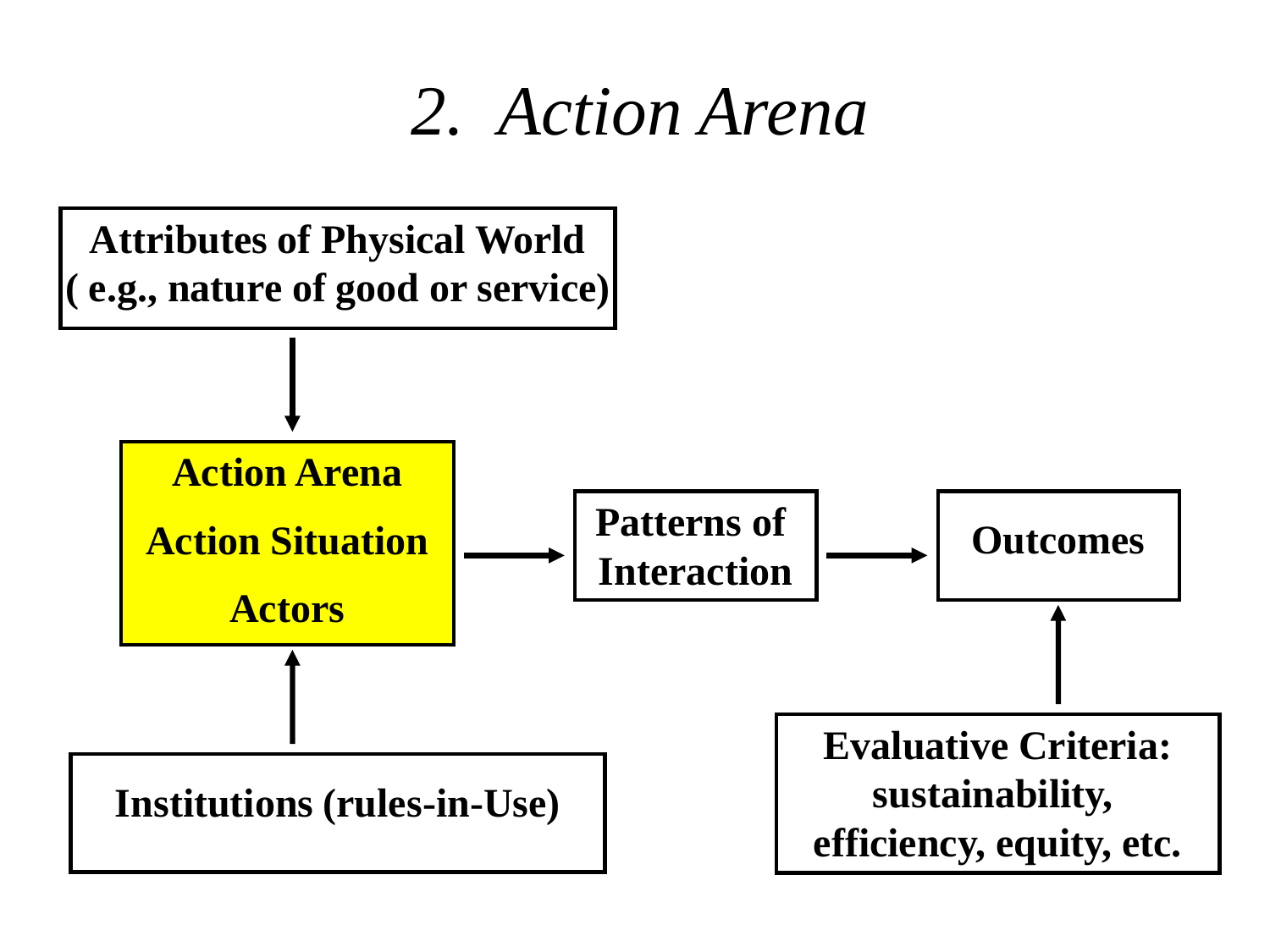#### An action arena is composed of:

• **Actors** • **Positions** • **Actions** • **Information** • **Linked** • **Outcomes** • **Costs and benefits** With resources, preferences, and selection criteria in who must decide among diverse in the light of the that they possess about how actions are to potential and the assigned to the actions + outcomes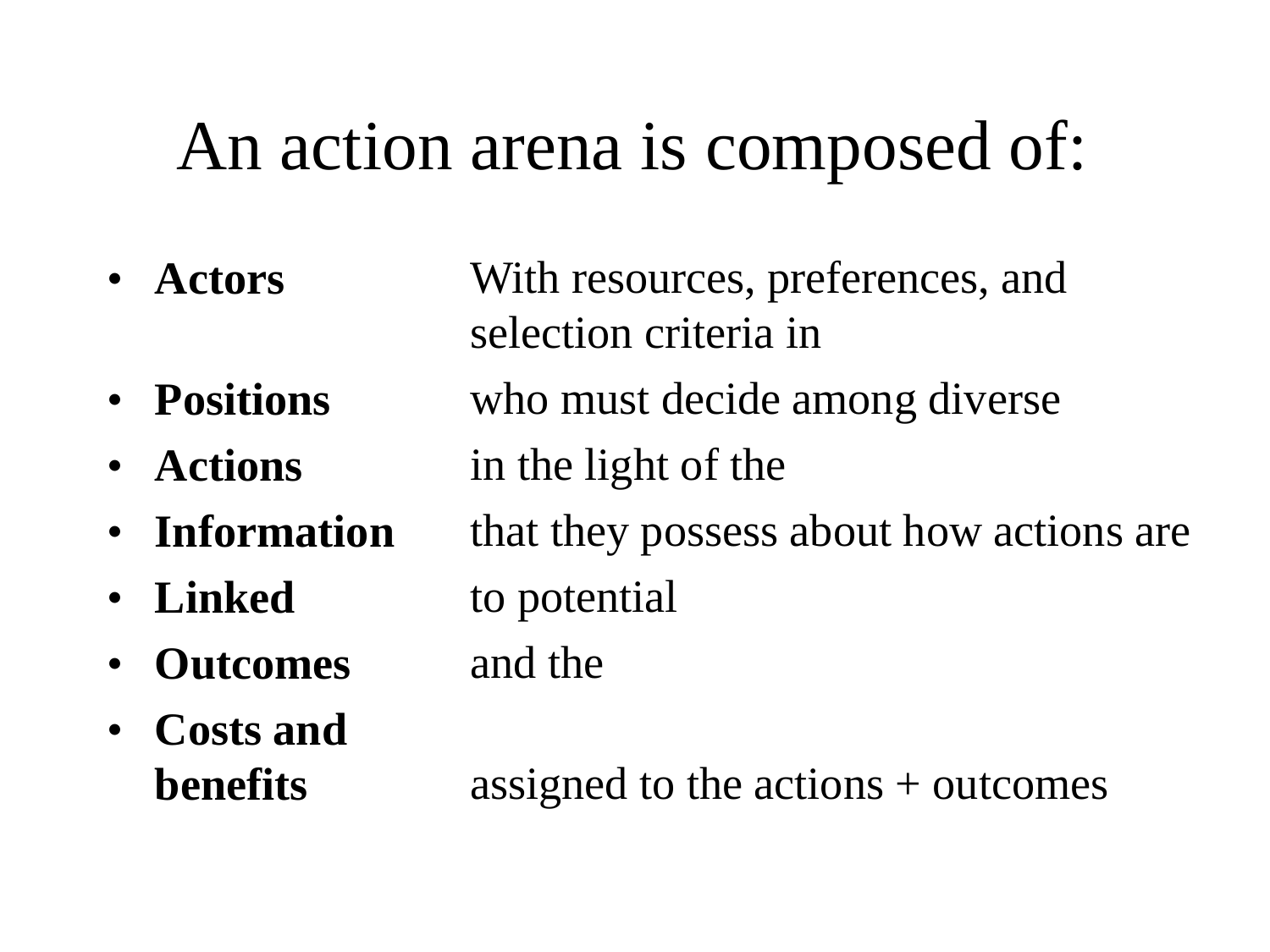#### *4. Institutions (rules-in-use)*

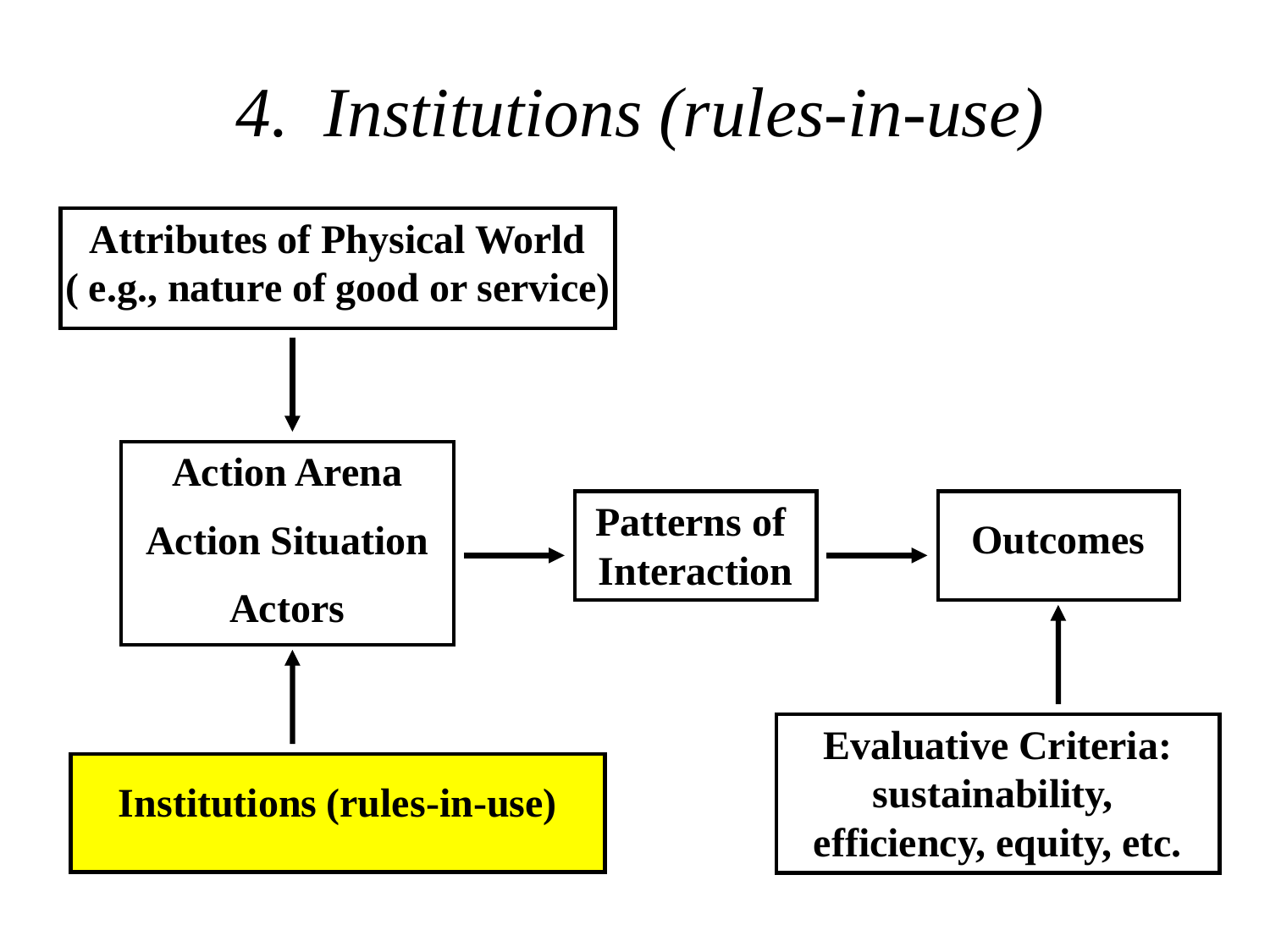## Seven generic types of rules

- **Position rules:** Specify what positions participants may hold
- **Boundary rules:** Specify how participants may enter or leave these positions
- **Authority rules:** Specify what actions each position is allowed to take
- **Aggregation rules:** Specify how actions are translated into outcomes
- **Scope rules:** Specify the set of outcomes that may be affected
- **Information rules:** Specify what information is available to the actors in the various positions
- **Payoff rules:** Specify how the actors earn benefits and incur costs in relation to the outcomes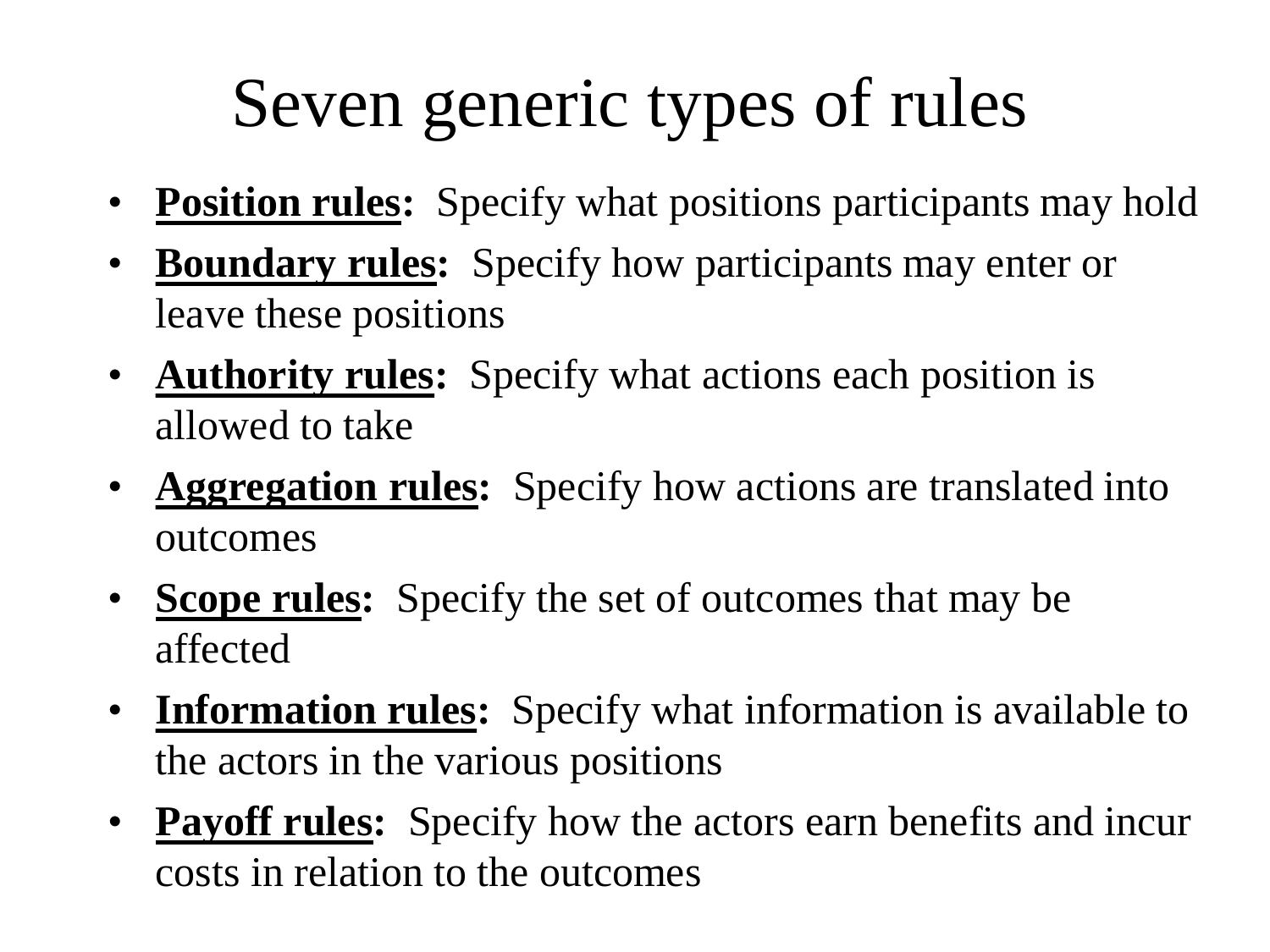## *5. Patterns of Interaction*

![](_page_17_Figure_1.jpeg)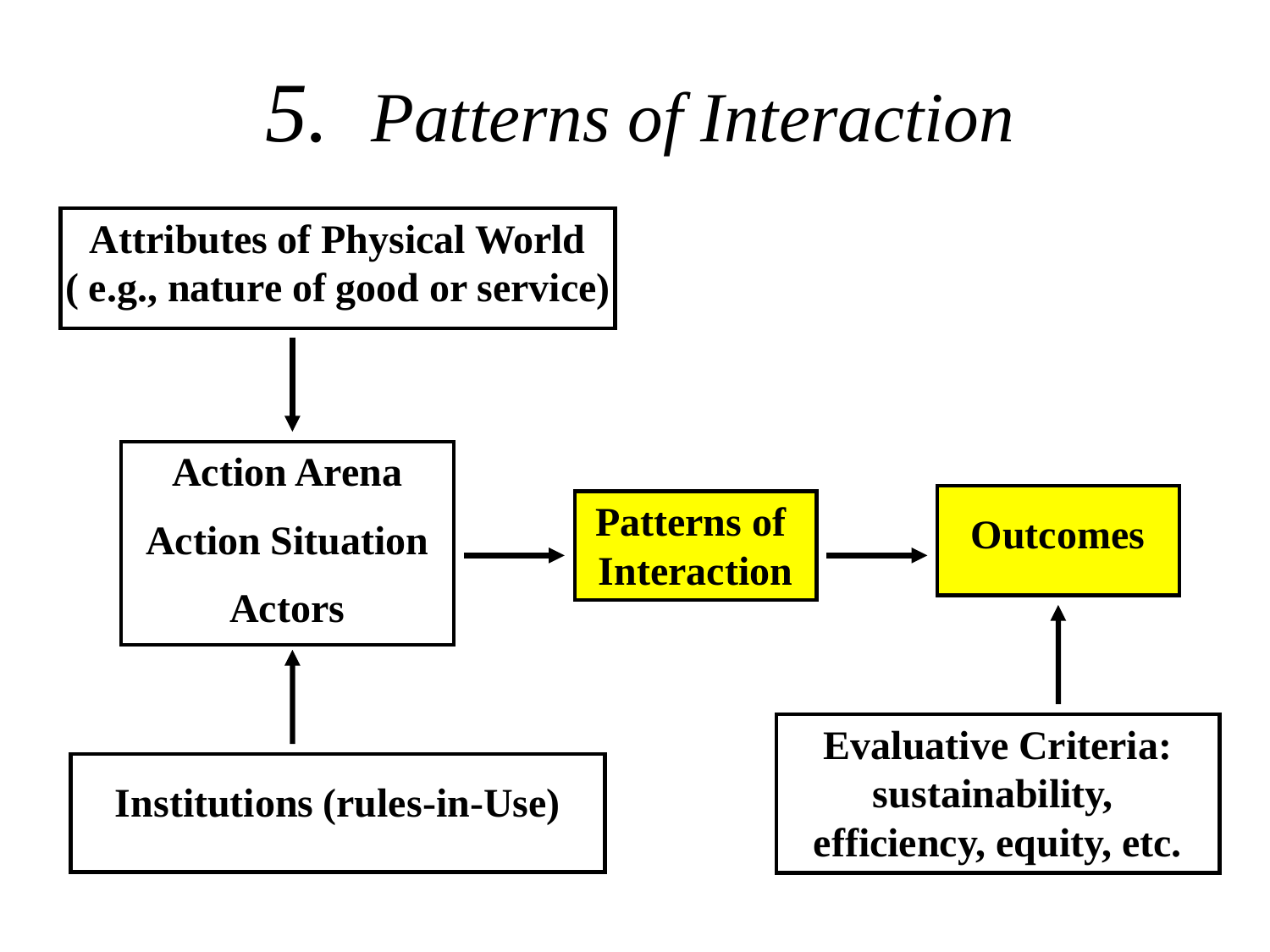## *6. Evaluating Performance*

![](_page_18_Figure_1.jpeg)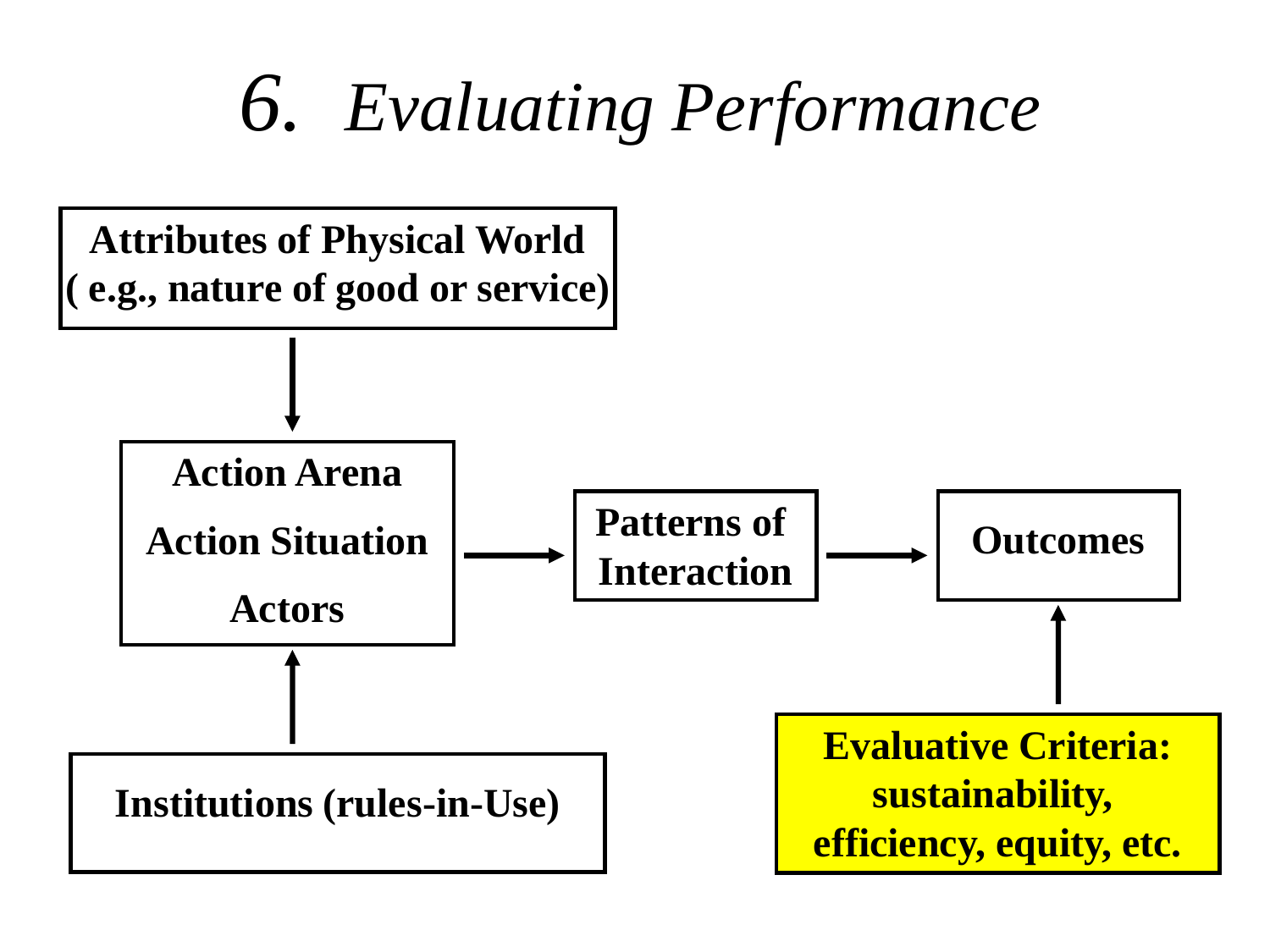## African Context: 10 years ago

- Legacy of many *years of heavy state intervention in agricultural markets*
- *Fiscally unsustainable*
	- 1. Eliminate direct government role in marketing
	- 2. Institutional development is an integral part of liberalization strategies
	- 3. Efficient markets/private sector response don't just emerge with reforms

=> *Policy reversals*, large marketing margins, 'brokers', the good old days…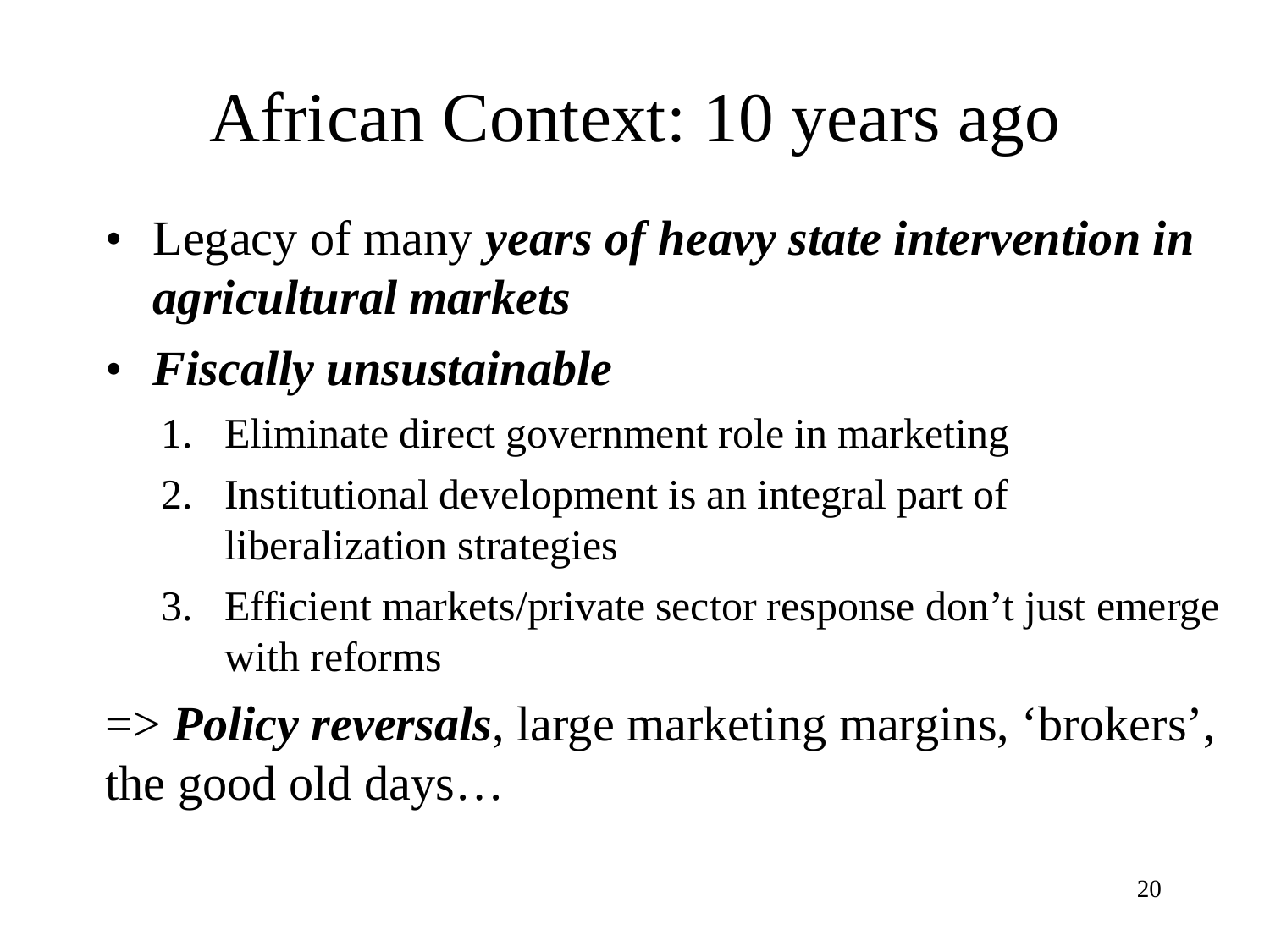Common performance criteria suggesting things were not OK

- Many markets, particularly, but not only food markets, not doing well
	- Efficiency
	- Equity
	- Sustainability
	- Accountability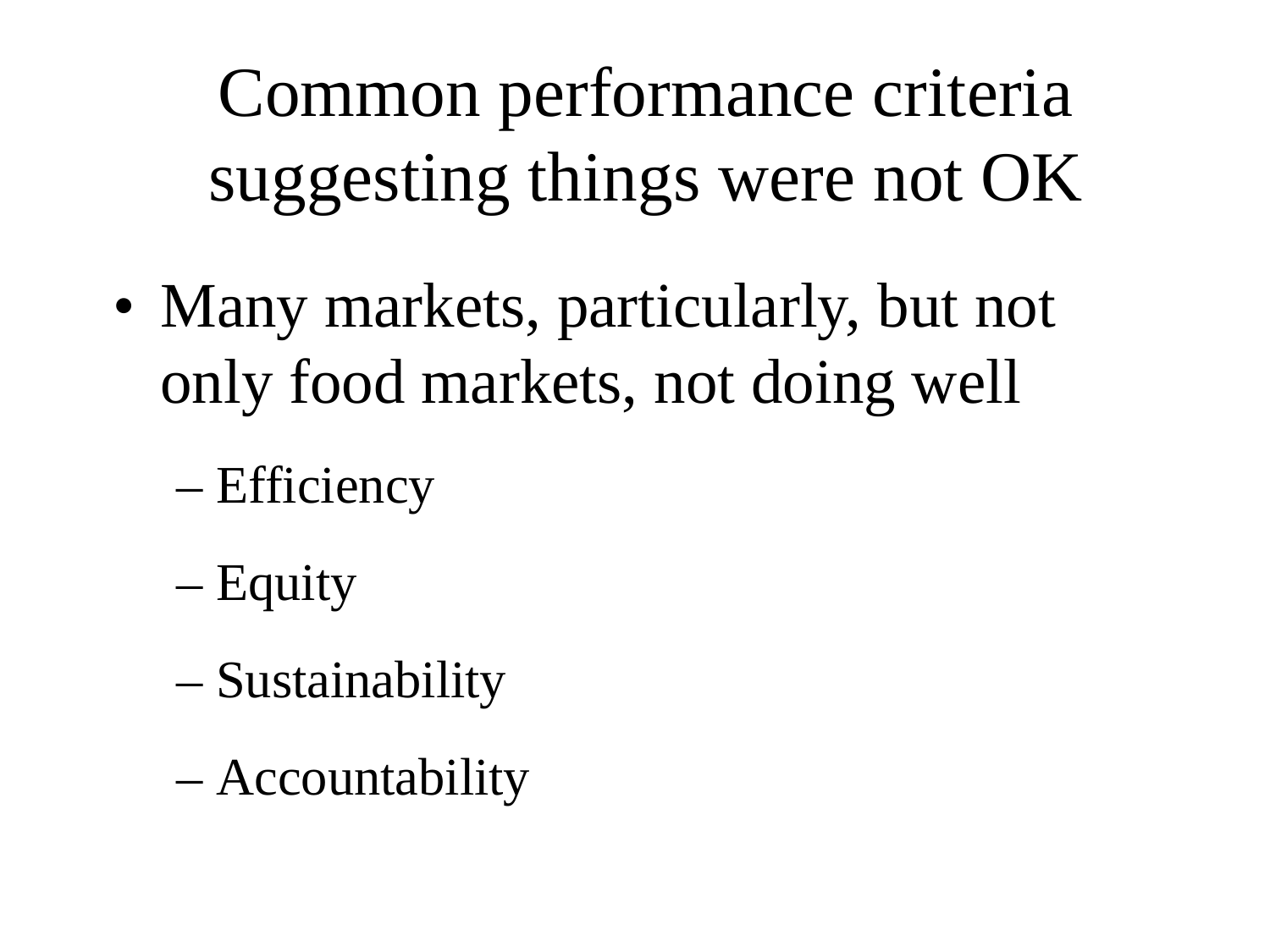### Accountability

- Becomes an issue where you have:
	- Transactions and information costs
	- Collective action problems
- Includes:
	- Accountability of employees in hierarchical situations
	- Accountability of leadership, and other responsible individuals, in collective action situations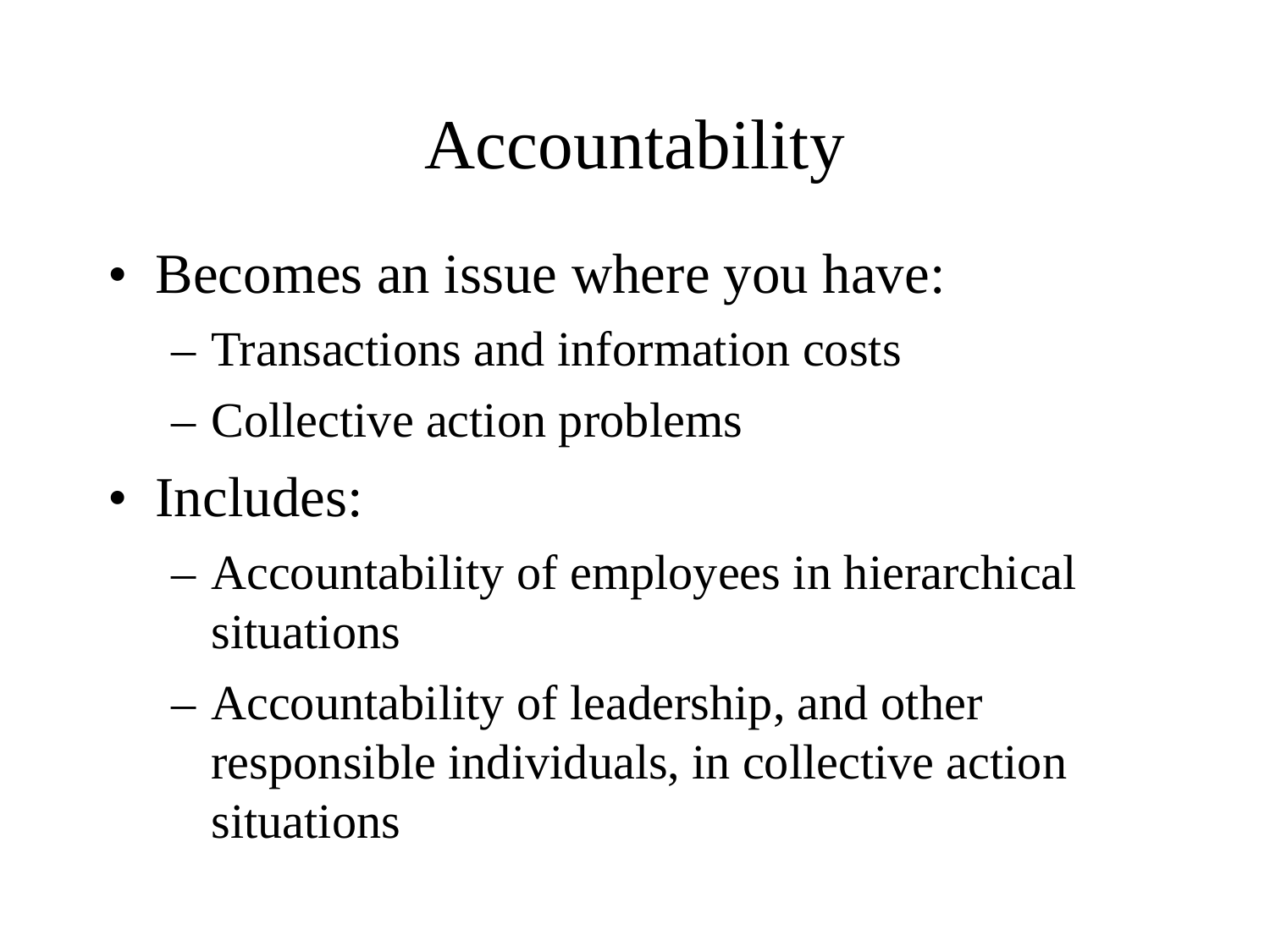# Institutions for private market development

- Markets require
	- a set of rules, property rights, contract enforcement, promotion of competition
- Defining the
	- proper role for the government
	- proper roles for an efficient private sector that can attract investment
- Private sector institutions
	- for collective action: industry and trade associations
- Support services
	- quality standards and inspection, market information, trading systems, etc.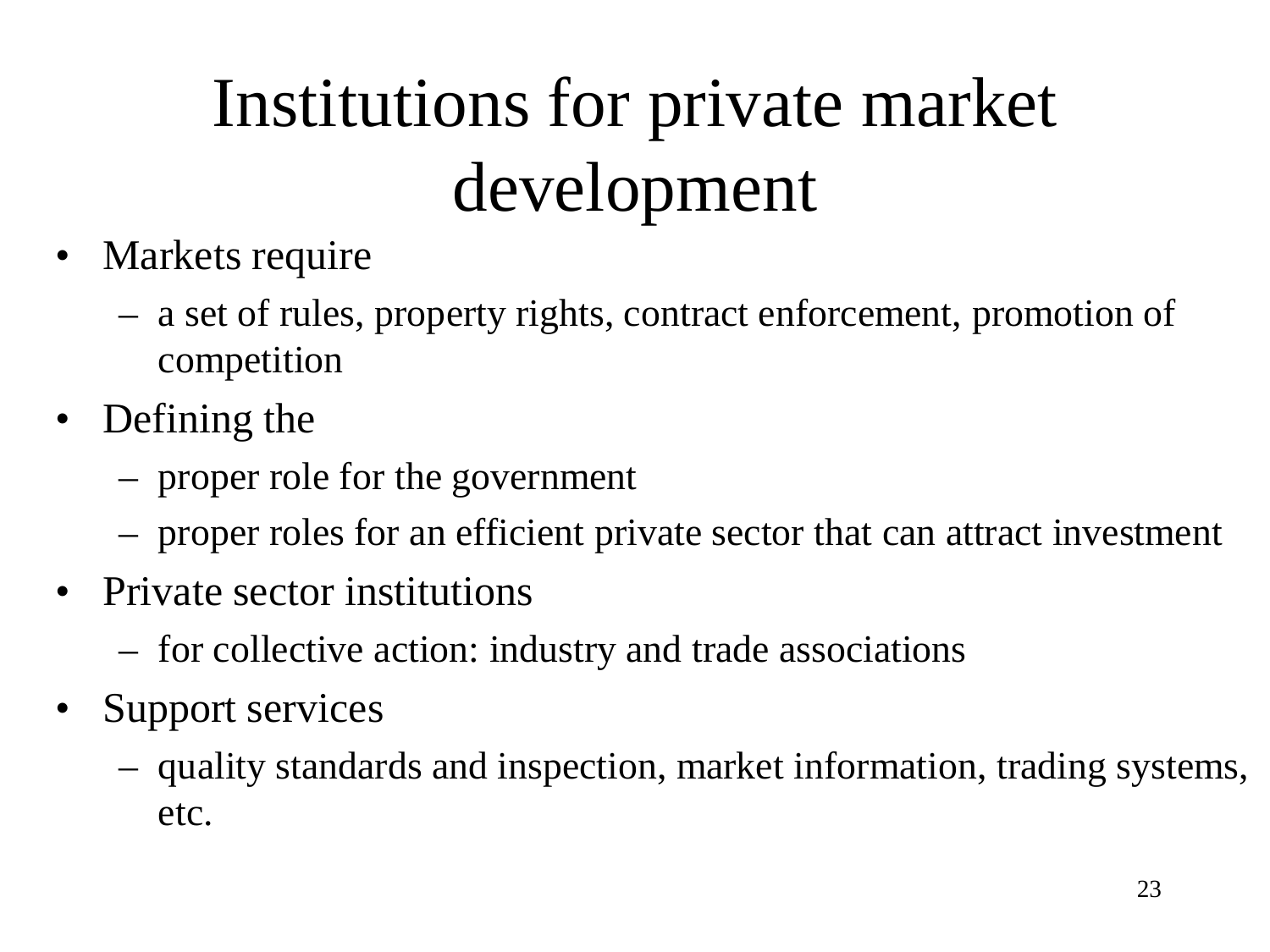## Contracting and contract enforcement

- Contracting stipulates the terms under which exchange occurs
	- In order to achieve binding commitments that the two parties can rely on
	- Contract enforcement facilitates exchange by reducing the risk associated with exchange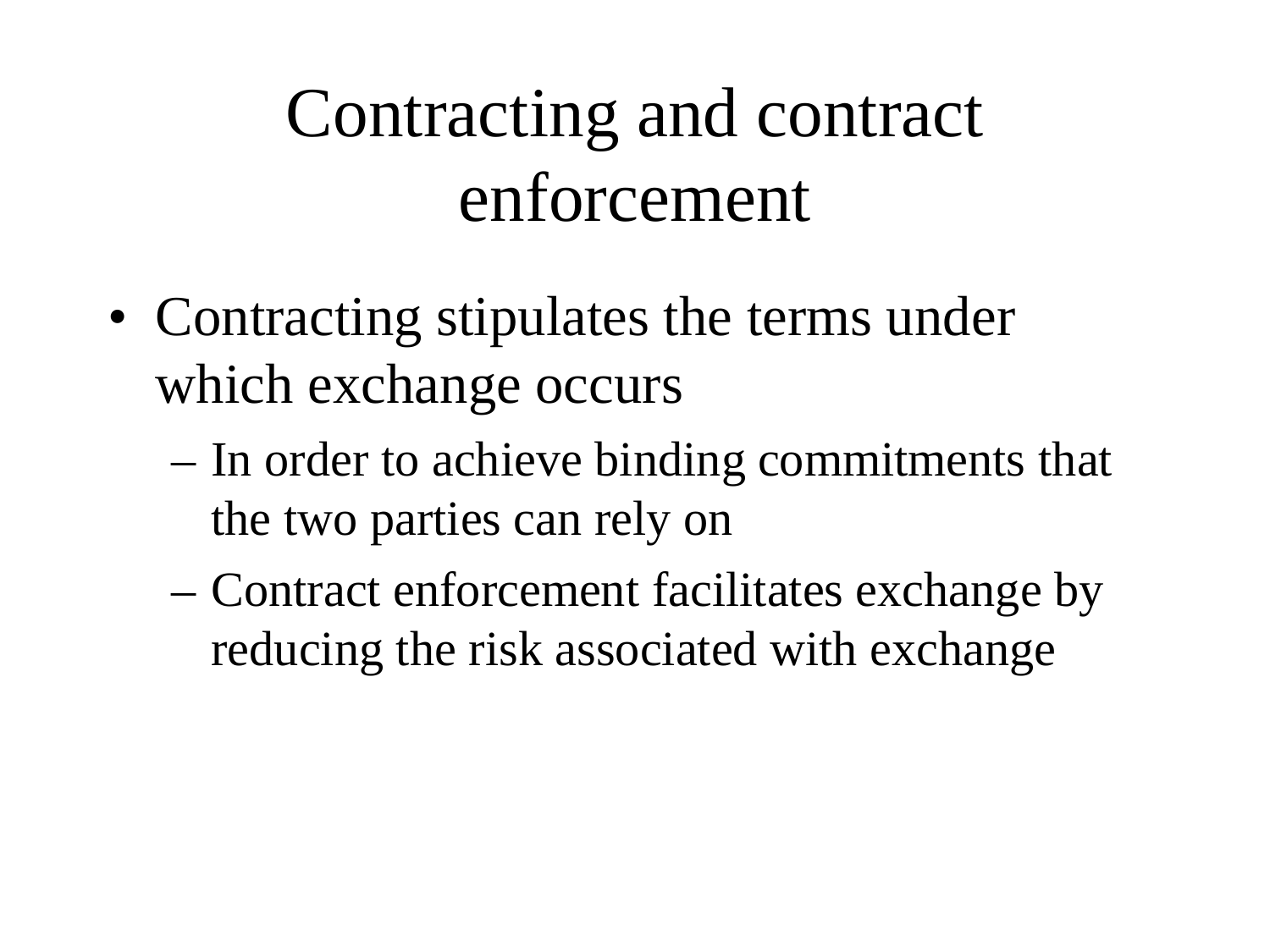### Promotion of competition

- Entry to and exit from of markets
	- Free entry and exit promotes competition and efficiency.
	- Restricting entry and exit for example, through licensing hinders efficiency: assets will not necessarily end up with people who value them the most and who can make the best use of them at the lowest possible cost.
- Anti-monopoly laws
	- Attempt to prohibit the acquisition and exercise of monopoly power
	- Cover cartels, mergers, acquisitions, and joint ventures.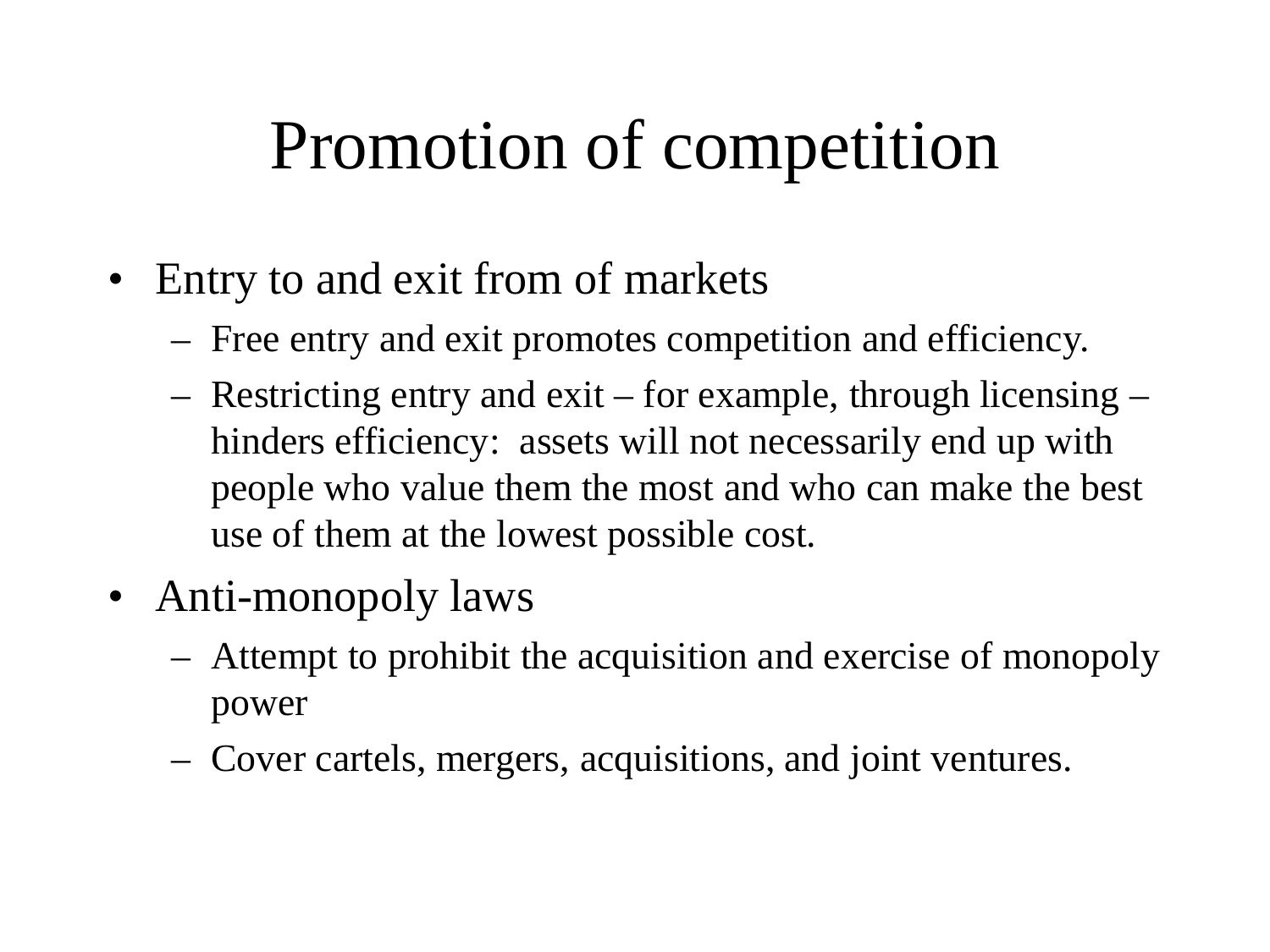# 7. *Recommending Changes in the Rules of the Game*

#### • **Substance:**

– What institutional changes would you recommend in order to improve the performance of the system?

#### • **Process:**

– If you were responsible for bringing about these changes, how would you proceed to do so?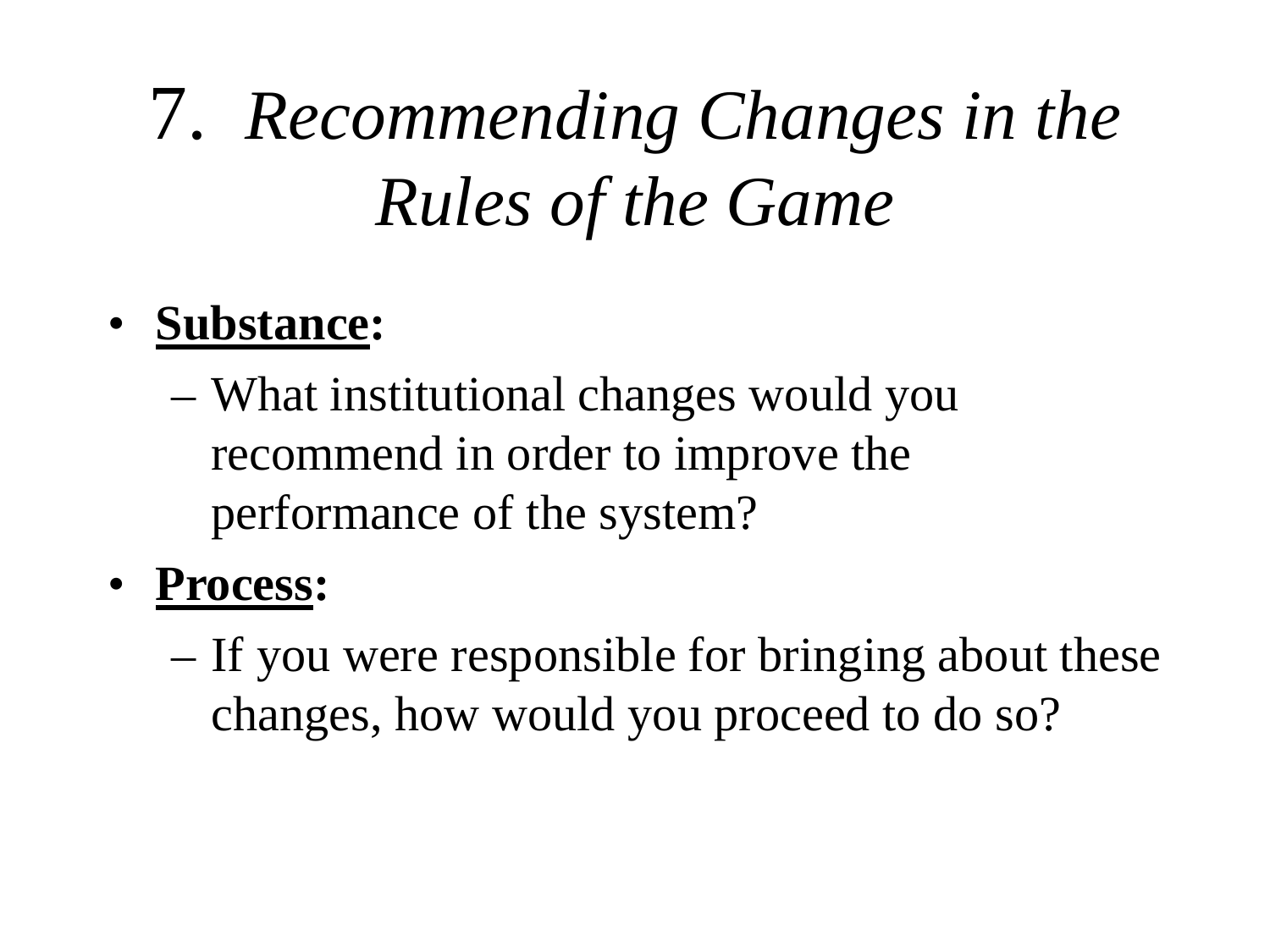### Going deeper into the system

- Operational level
	- Day to day rules and actions
- Governance level
	- Individuals making decisions about operational level
- Constitutional level
	- Individuals making decisions about which individuals and which powers should be at the governance level
- **Comprehensive reforms usually end up changing the rules at all three levels**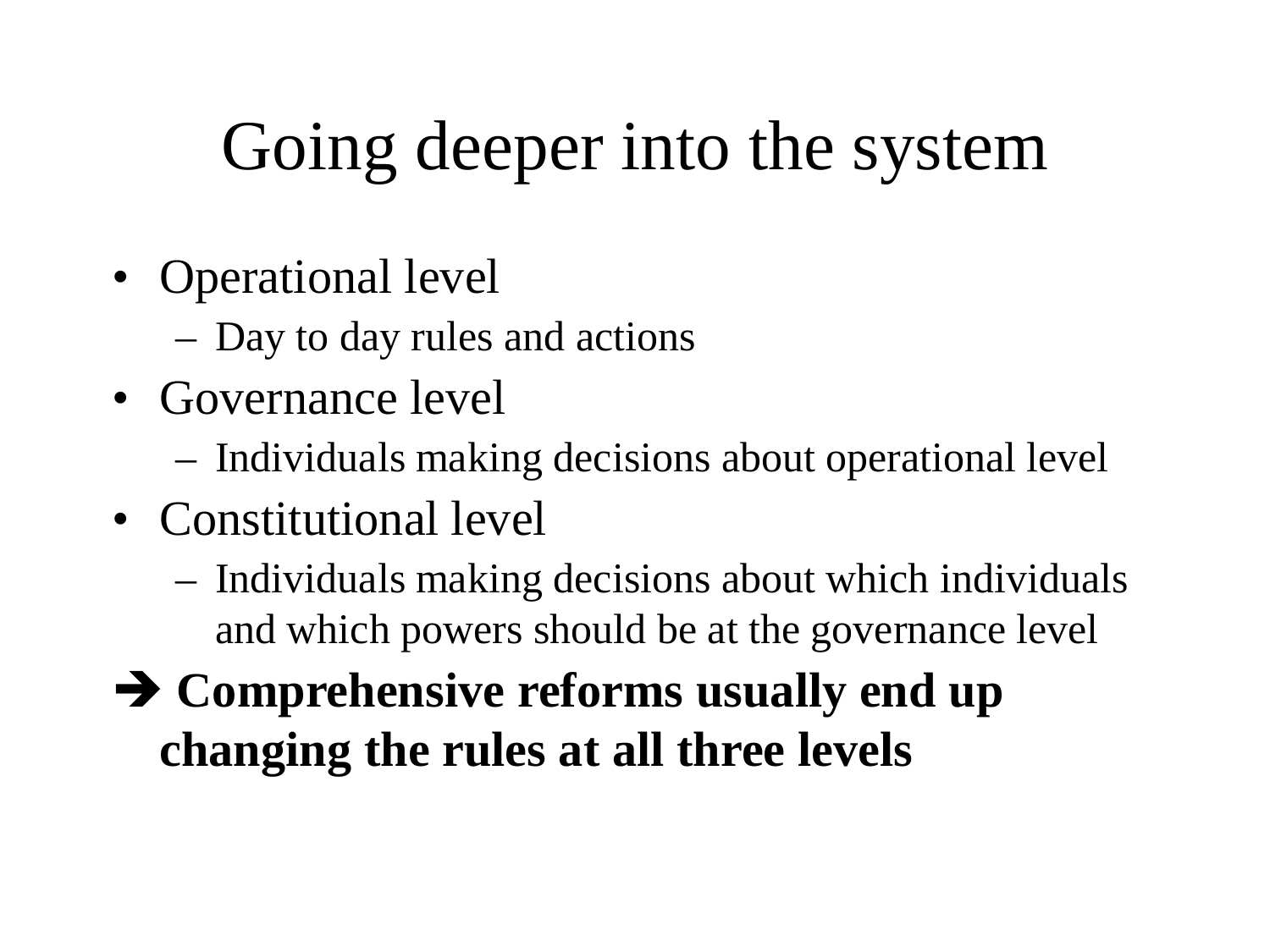#### *Linking levels of analysis*

![](_page_27_Figure_1.jpeg)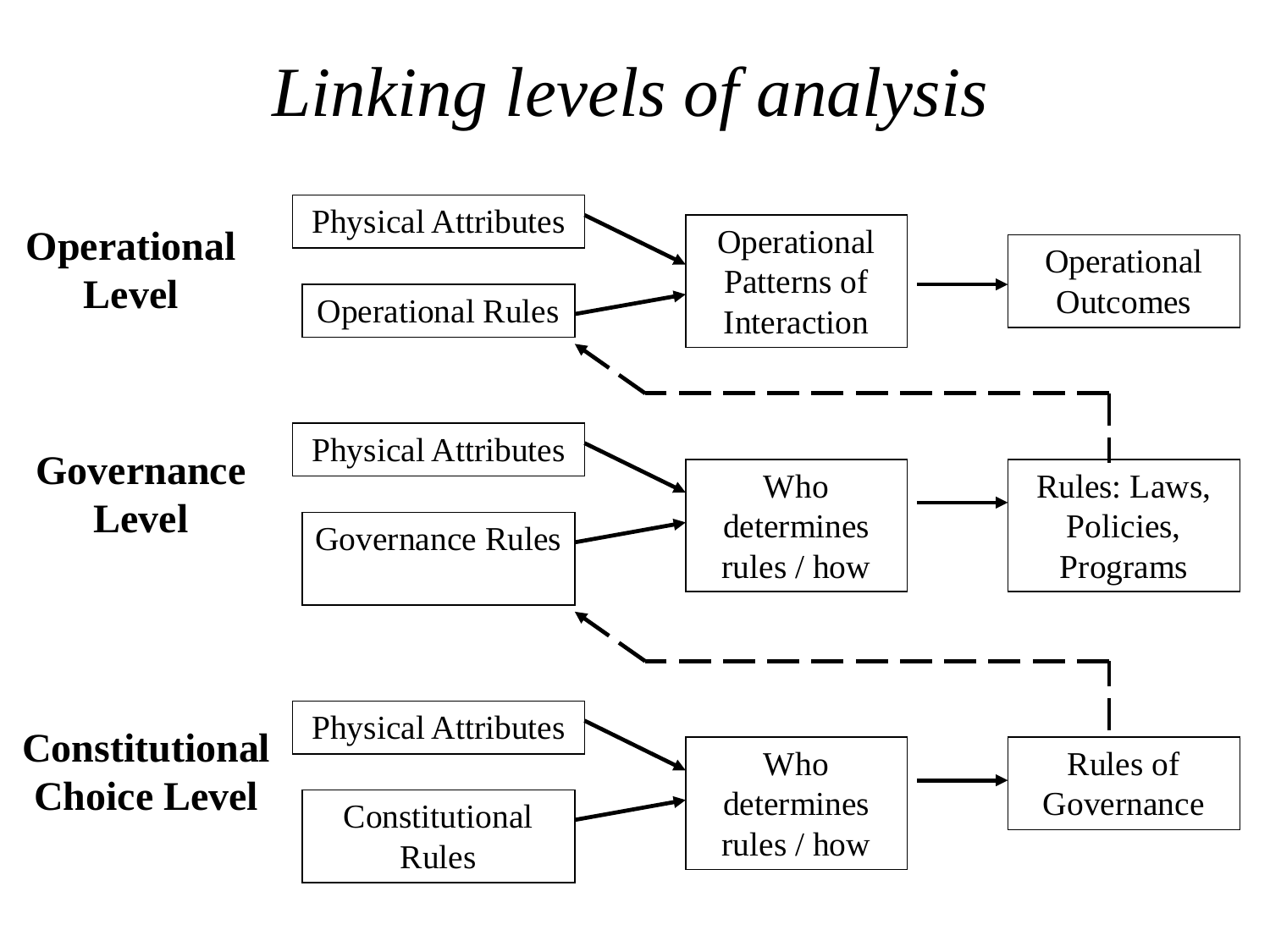## Summary So Far

- Institutions are the "rules of the game" which govern the patterns of interaction among the different actors in a given action arena
- In order to improve the performance (or outcomes) of the system, it is necessary either:
	- To change human nature;
	- To change the nature of the good or service in question (e.g. by means of research and technology); or
	- To change the "rules of the game".
- Institutional analysis focuses on changing the rules of the game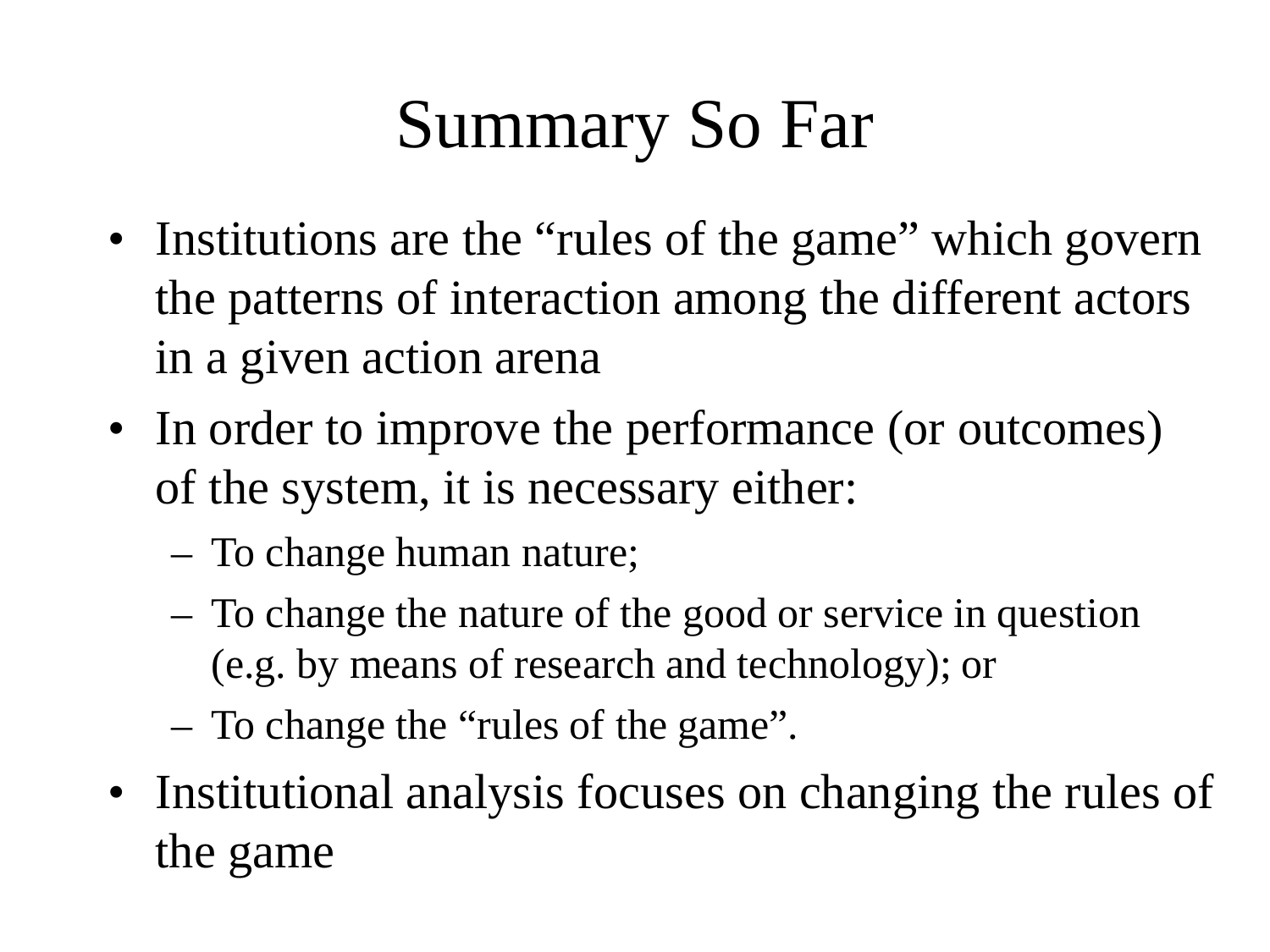## Policy Analyst's Role

- What institutional changes (changes in the rules) would you recommend in order to improve the system?
- If you were a subsector manager in the Ministry of Agriculture (the person responsible for management of this particular policy issue), how would you proceed to bring about these institutional changes?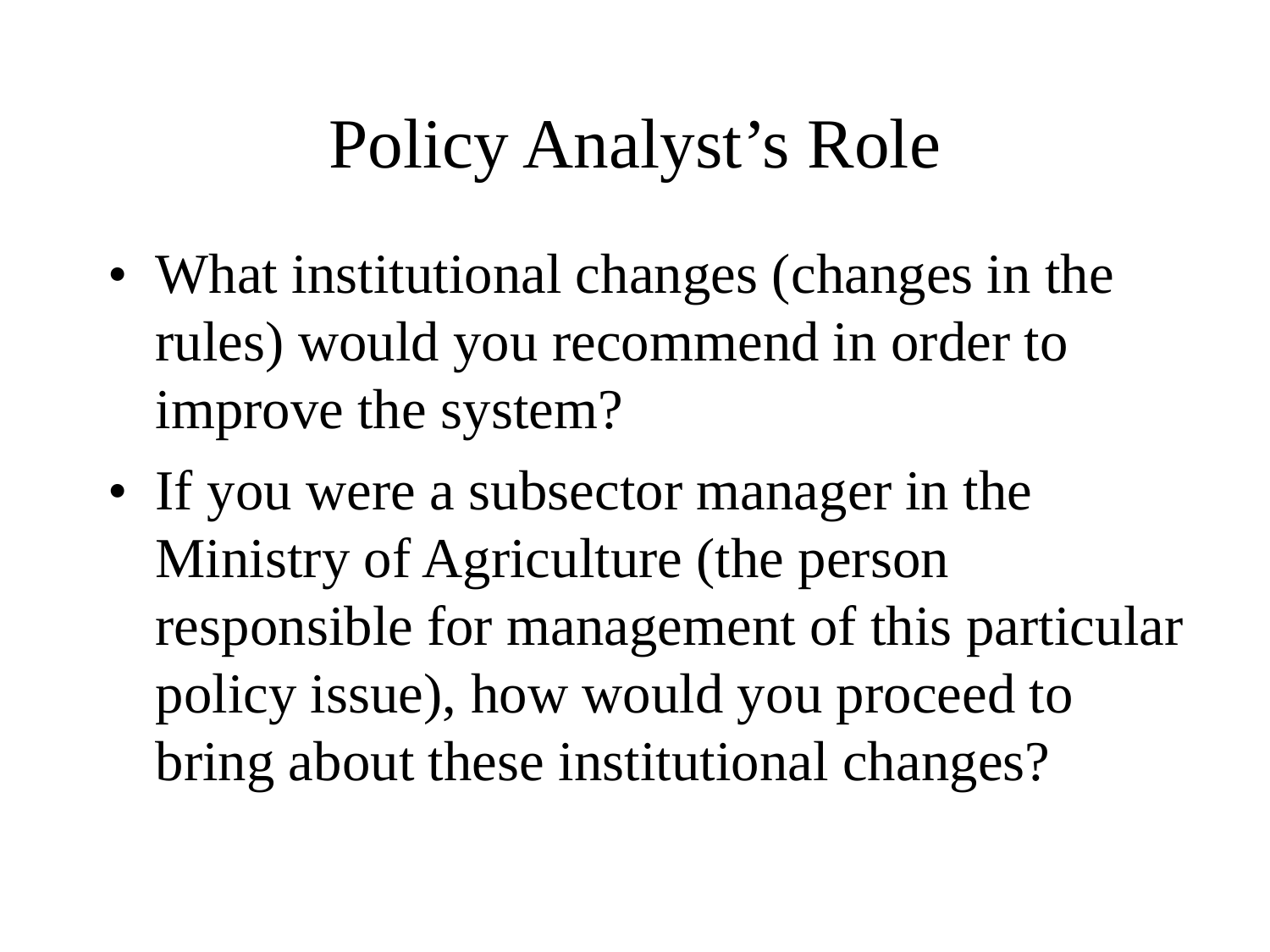## Pyrethrum in Kenya

- **Pyrethrum Act CAP 340, 1961, 1991**
	- Purposes
		- Establishes PBK to license, regulate, take delivery, process, market and sell pyrethrum. Divide proceeds. Impose levy, cess, issue stock to licensed growers
	- Issues
		- Separate regulatory/development roles from the Commercial private company
	- Recommendation
		- Transfer and Ag Regulatory Board.
		- Repeal CAP 340
	- Savings
		- Regulatory function to Ag. Regulat. Board
		- The commercial company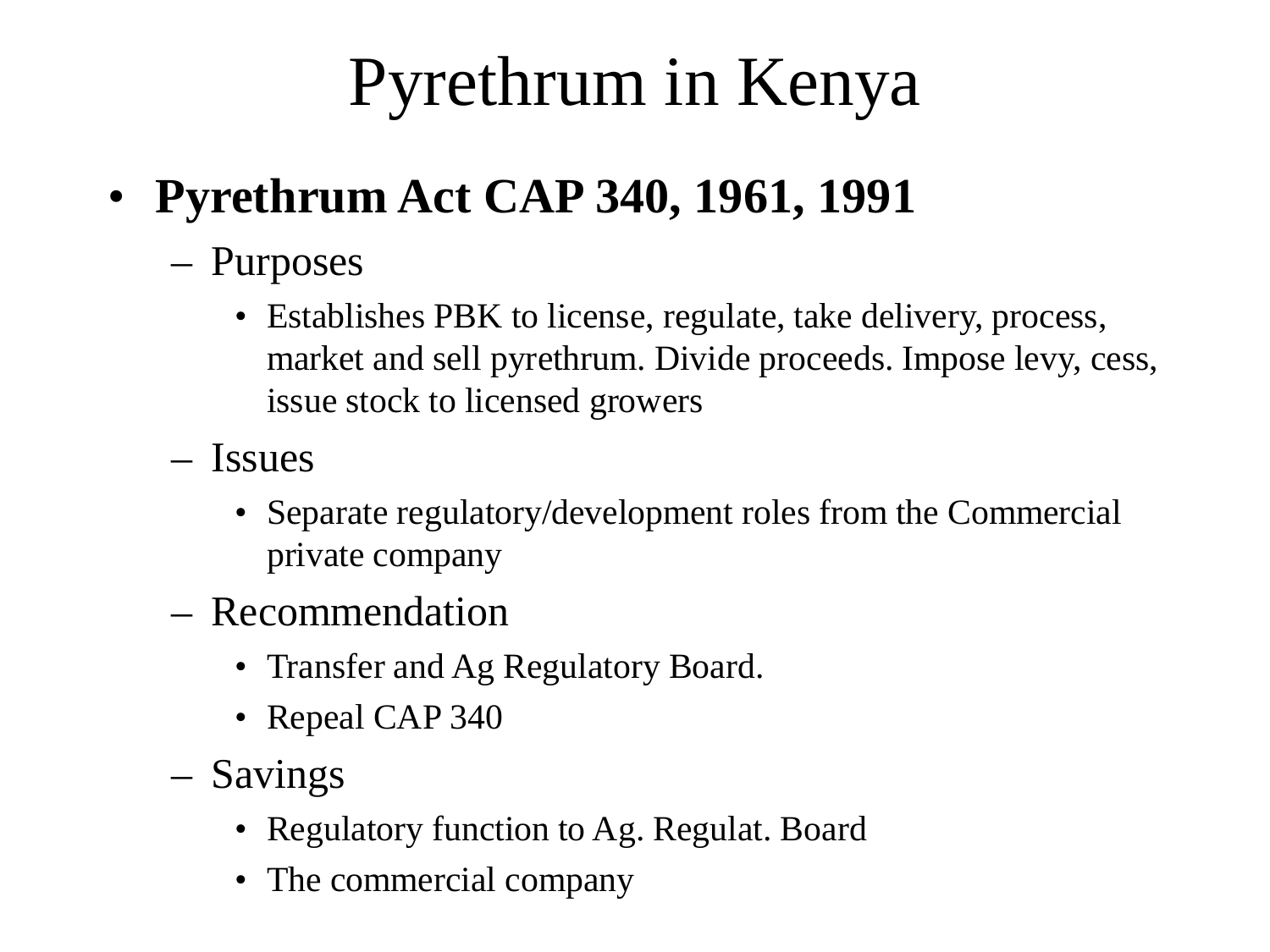## Coffee in Kenya

#### • **Coffee Act 2001**

- Established Coffee Board of Kenya to regulate and promote the industry. Policies, licensing and registration. Database, advisory services and levies.
- Limits on growers, freedoms to marketing agents, elected representative directors, Coffee Development Fund
- Minister powers to make rules on elections, registration, licensing, blending, milling, services to growers + anything.
- Remove regulatory functions from representation, promotion and development
- Transfer to Ag development Board, Ag regulatory Board, Repeal CAP 333
- Regulation to ARA, Promotion to ADB. Form/strengthen industry associations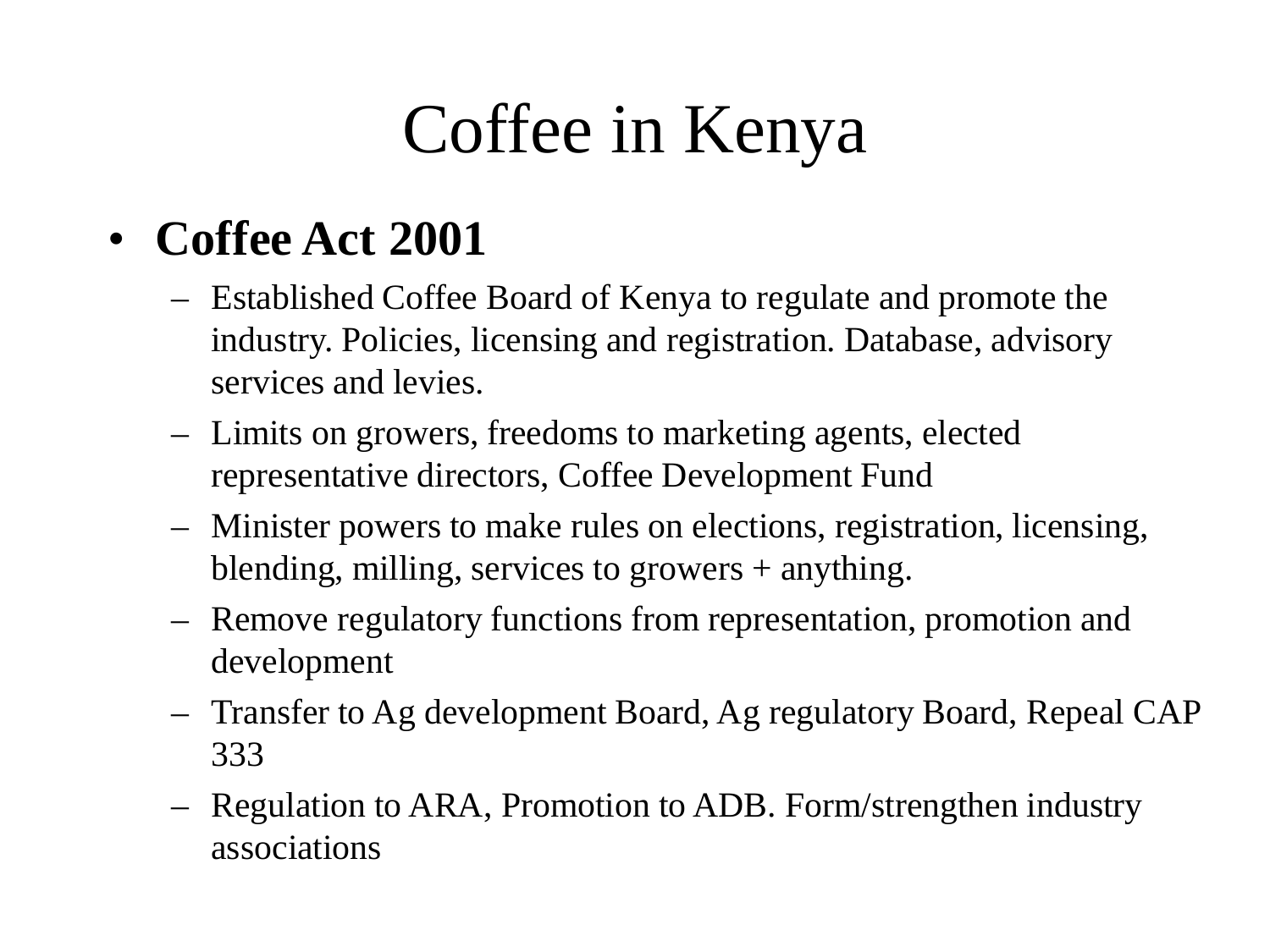## Coffee in Kenya

![](_page_32_Figure_1.jpeg)

#### **Production**

- **1965:** 40,000t
- **1989:** 130,000t peak
- ICO, coop debt, rigged auction
- No value addition
- **2010-16**: 40,000t…
- 50% estate up from 20%
- SH Farmers have moved on

#### **Market side**

- 4 big multinationals
- High quality for blending
- Rwanda, Congo...wet mills, extension, certification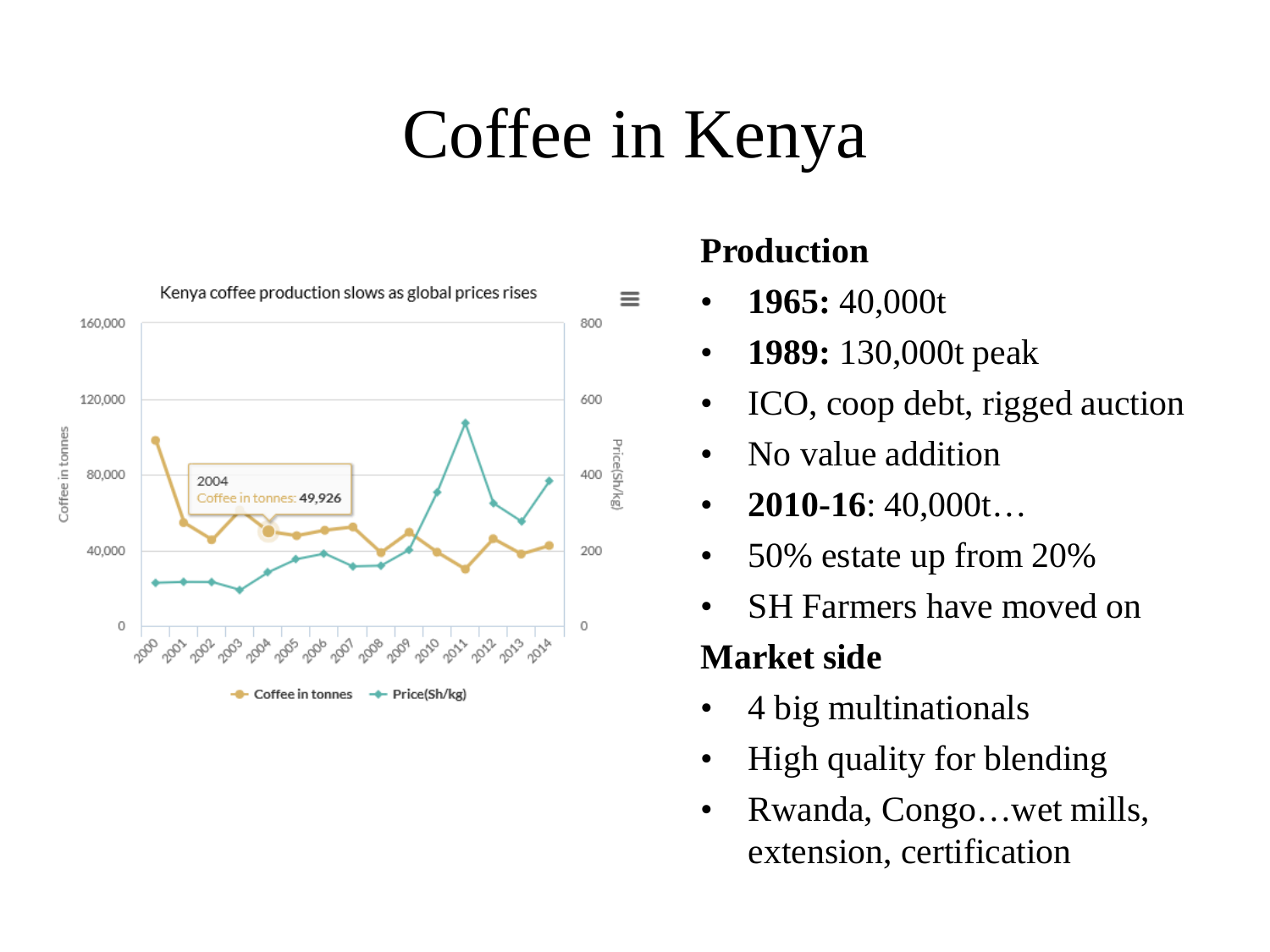## Sugar in Kenya

- Sugar Act 2001
	- Established Kenya Sugar Board to regulate, promote and develop industry, license mills, monitor trade, arbitrate, advise Minister.
	- Elected representative directors
	- Sugar Development Levy, Sugar Arbitration Tribunal, price determination by sucrose content, factory shareholding
- 2016
	- Sugar Desk, no board members
	- Issue directives cane price, penalties for late harvest/payment
	- 5 dying government factories, 1 group of growing private investor owned 5 plants
	- COMESA protection 16 years…forever
	- High domestic prices 2X world prices